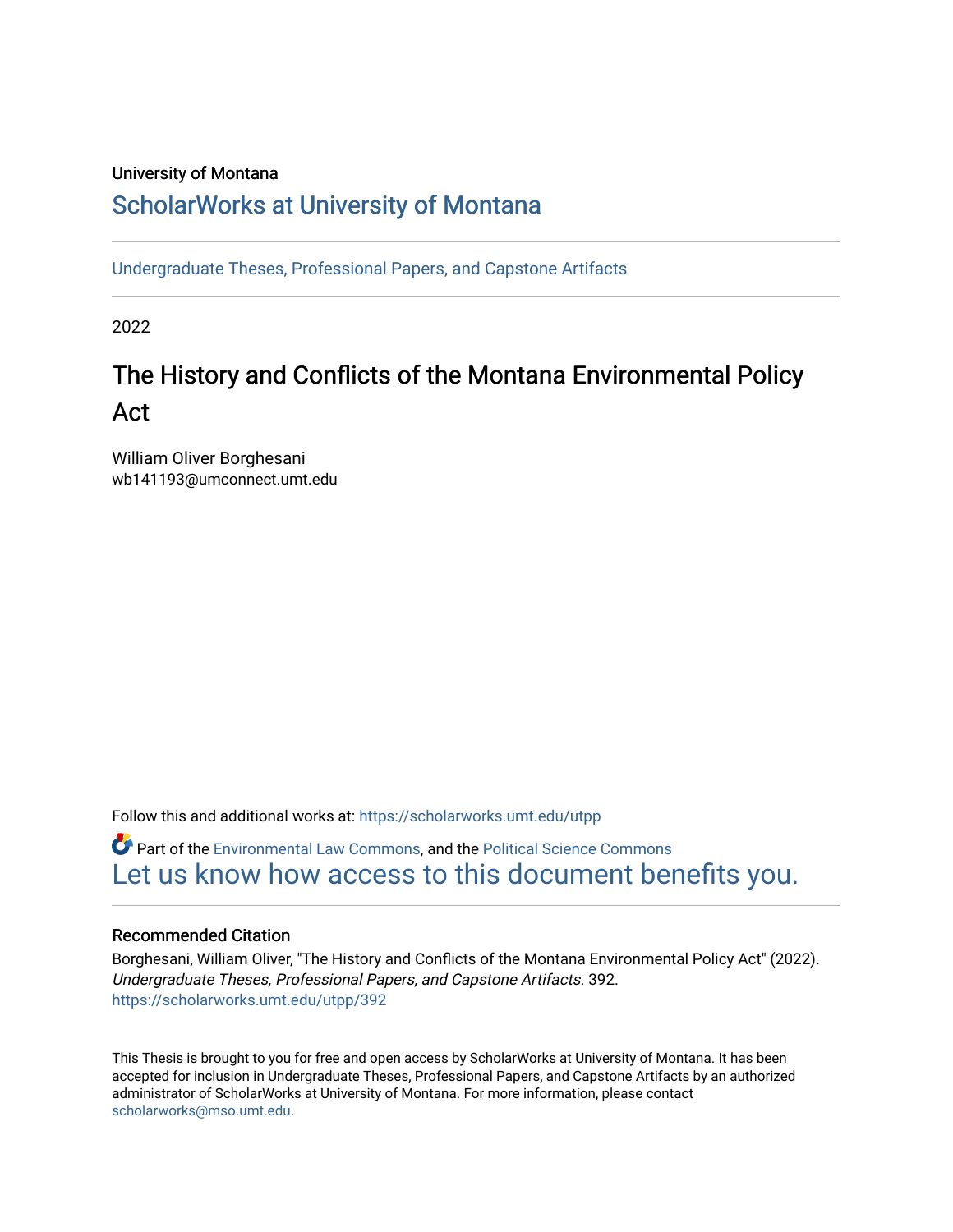The History and Conflicts of the Montana Environmental Policy Act Will Borghesani

Davidson Honors College Capstone Research Project Spring 2022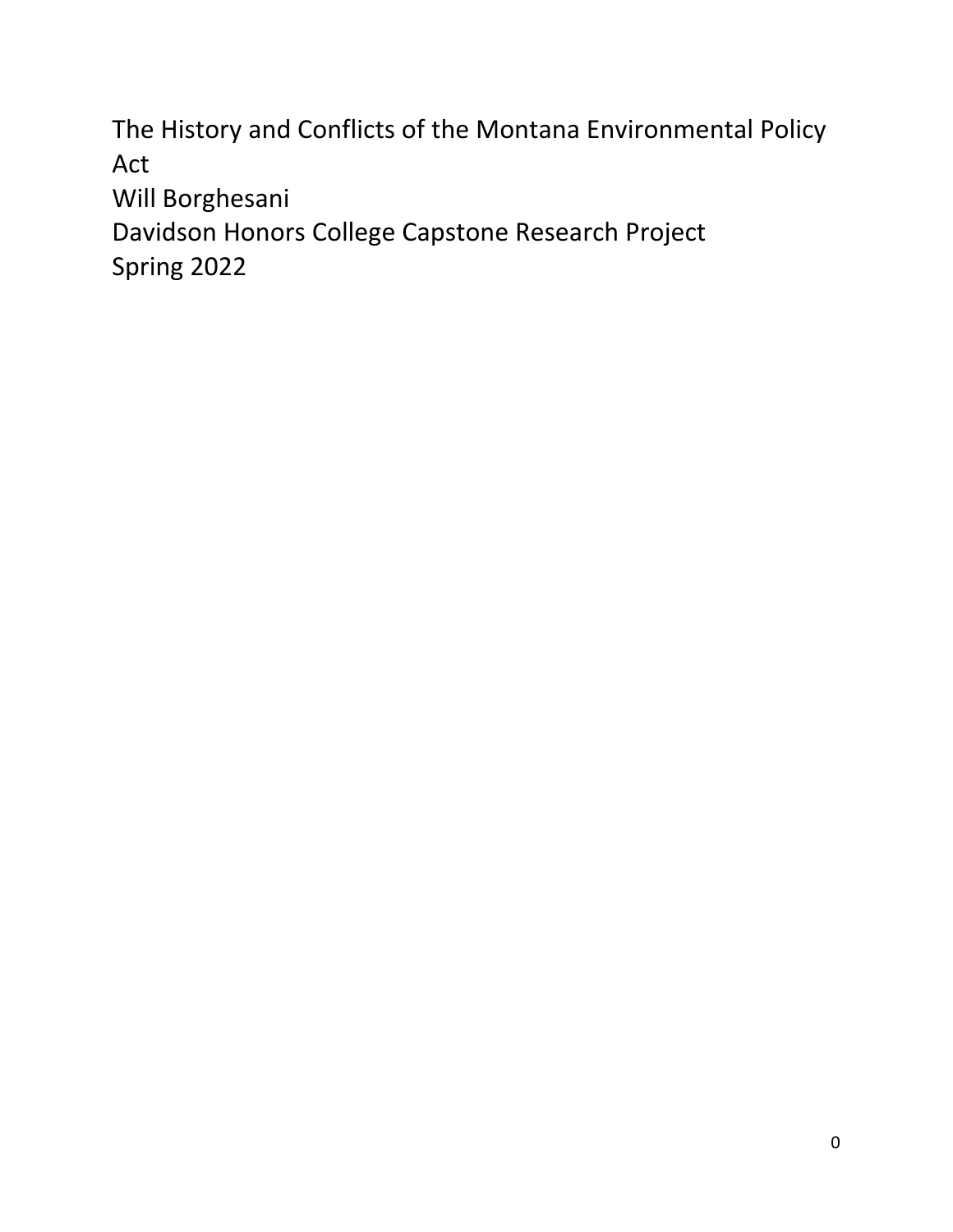#### **Introduction & Overview**

Montana has always been known for its outdoor recreational opportunities and endemic scenic beauty, which are major sources of state pride as well as important revenue faucets. Thus, protecting the environment has always historically been a high priority in Montana, albeit a contentious one. An important milestone was reached in 1971 with the state legislature's passage of the Montana Environmental Policy Act, (MEPA) a groundbreaking environmental law which protected access to outdoor recreation and declared a clean environment as a natural right. The following year, the new state constitution was approved via public referendum in the historic Constitutional Convention of 1972, which was revolutionary because of the populist sentiments it espoused that facilitated the direct participation of ordinary Montanans in the political process. (notably environmental matters.) Not only did Montana take a radical position toward to guaranteeing access to a clean environment as a constitutional right, but its citizens were given a direct custodial role in making assessments of environmental issues, allowing their voices to be amplified and taken into consideration in court cases and legislative sessions. MEPA would play a domineering role in Montana's environmental affairs during the remainder of the 20th century, setting an important precedent in the history of Montana's environmental law through influencing both the right to access the environment and the right to keep it clean to be enshrined in the state Constitution. The expectation that state citizens can have a seat at the table in environmental matters and their input must be valued by legislators, judges, and other parties encapsulates a strong proenvironment and pro-civic engagement identity that Montana helped pioneer in the United States.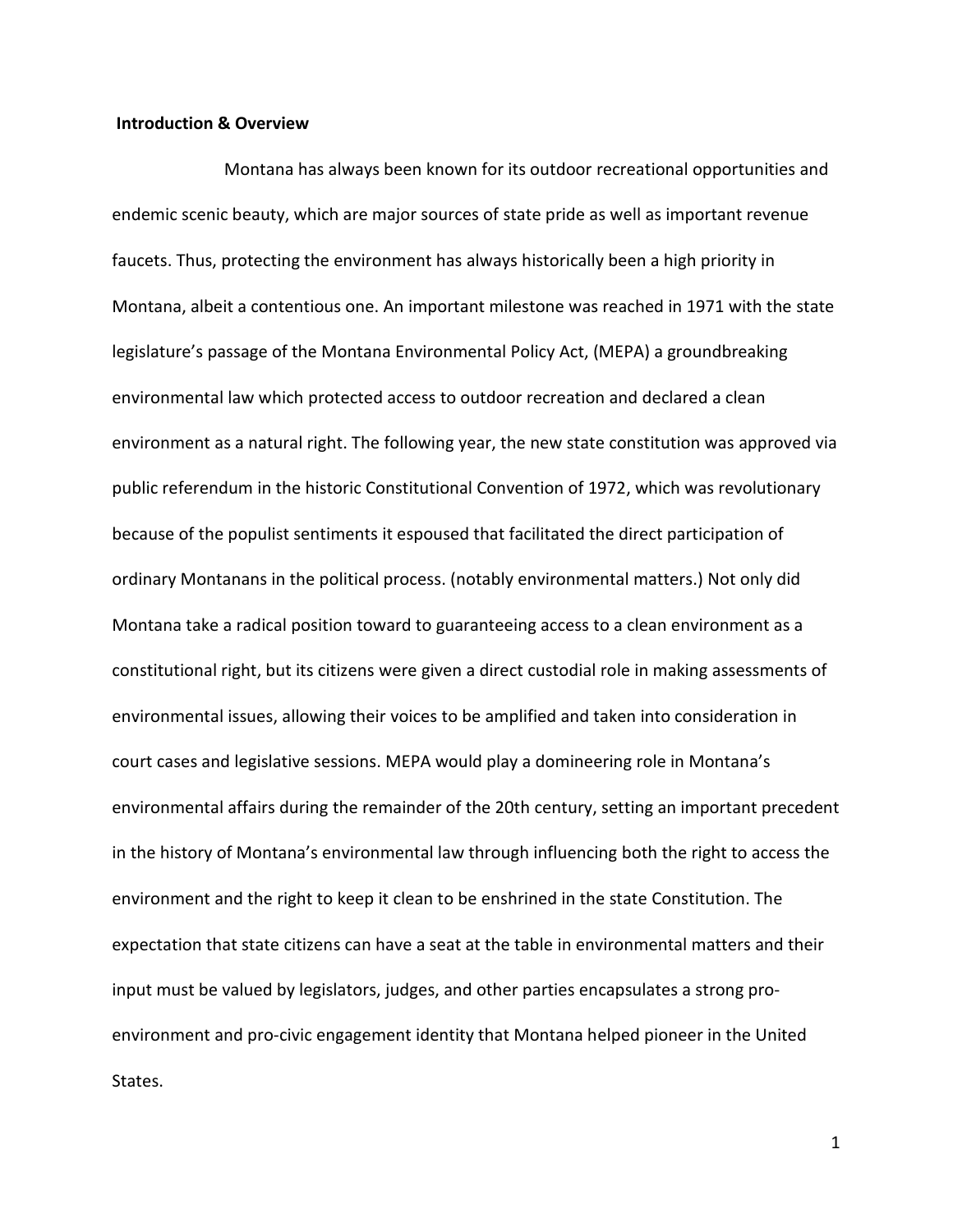However, maintaining an adequate legal approach toward protecting Montana's environment has proved to be a contentious and divisive issue in more recent years, especially amidst the current polarizing national political landscape that has permeated into Montana. In hindsight, it has become more apparent that MEPA seemed to have only put a large band-aid over an even larger problem. In the 2020s and beyond, much of Montana's environmental future lies in uncertainty as politicians and judges find it more difficult to apply MEPA's guidelines to new situations or are unwilling to do so, and there is a growing debate over whether or not MEPA can be updated or if it's obsolete and no longer relevant. The inevitable conflict of interest between Montana's environmental and economic priorities will cause further political turbulence and challenge Montana's rural, frontier-like identity as more out-ofstaters pour in. (Ironically, mainly due to the natural scenery their looming and expanding presence threatens.) The current political landscape in Montana is calling into question the importance of MEPA's provisions, notably the declared right to a clean environment, signifying that MEPA is less likely to expanded by court rulings and updated by legislative sessions as a consequence of changing demographic and political trends that result in environmental interests being placed on the back burner. This is attributable to both an increasing population in Montana that necessitates further economic development, as well as Montana's political landscape that trends toward greater control by a Republican party that prioritizes economic development over environmental protection and public access to the environment. The combined effects of an increasing population that will put Montana's demographic trends at odds with the environment and an indominable right-leaning political trend that will make future legislative sessions more hostile toward environmental protection initiatives (and thus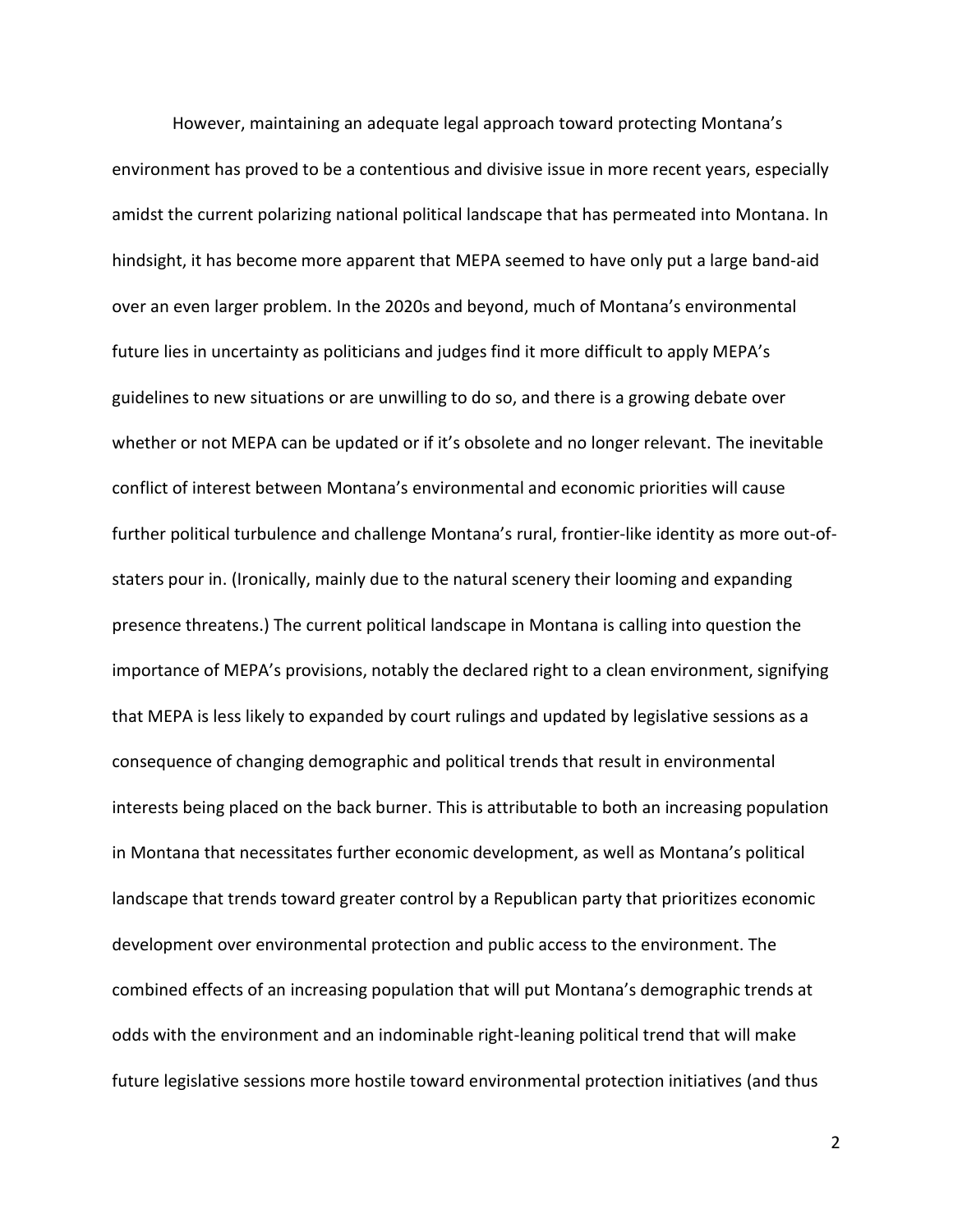favorable to business development and expansion) ultimately spell doom for MEPA and render it unlikely to expanded and protected in the future. And this phenomenon that will be at odds with Montana's longstanding bipartisan political consensus toward environmental protection and challenge conservation as one of Montana's top priorities and defining characteristics.

#### **MEPA's Origins & Premise**

Passed by the Montana state legislature in the spring of 1971 and signed into law the following November, Montana's Environmental Policy Act was conceptually modeled after the federal National Environmental Act of 1969 (NEPA) signed by President Richard Nixon. <sup>1</sup> NEPA was a groundbreaking piece of environmental legislation that established a counsel to the president on environmental quality and required policymakers to assess the impact of each major policy decision in relation to the environment.<sup>2</sup> Both of these ideas were influences on the formation of Montana's environmentalist philosophy, since MEPA's proponents sought to emulate NEPA's affirmation of the rights of American citizens to clean air, water, and sanitation and apply them to Montana's outdoors, hoping that it would solve disagreement over how to properly protect public lands and balance environmental interests with economic ones. MEPA took NEPA's approach a step further by outlining a detailed framework of the standards and protocols that should be employed to achieve its objectives. At its core, MEPA had three major components: 1) acknowledging that human activity has a profound impact on the environment and therefore requiring the state government to allocate any funding and resources required to

<sup>1</sup> Nixon's Environmental Legacy," *Flathead Beacon*, January 26, 2011, https://flatheadbeacon.com.

<sup>&</sup>lt;sup>2</sup> "National Environmental Policy Act," GSA (US General Services Administration, August 13, 2017), https://www.gsa.gov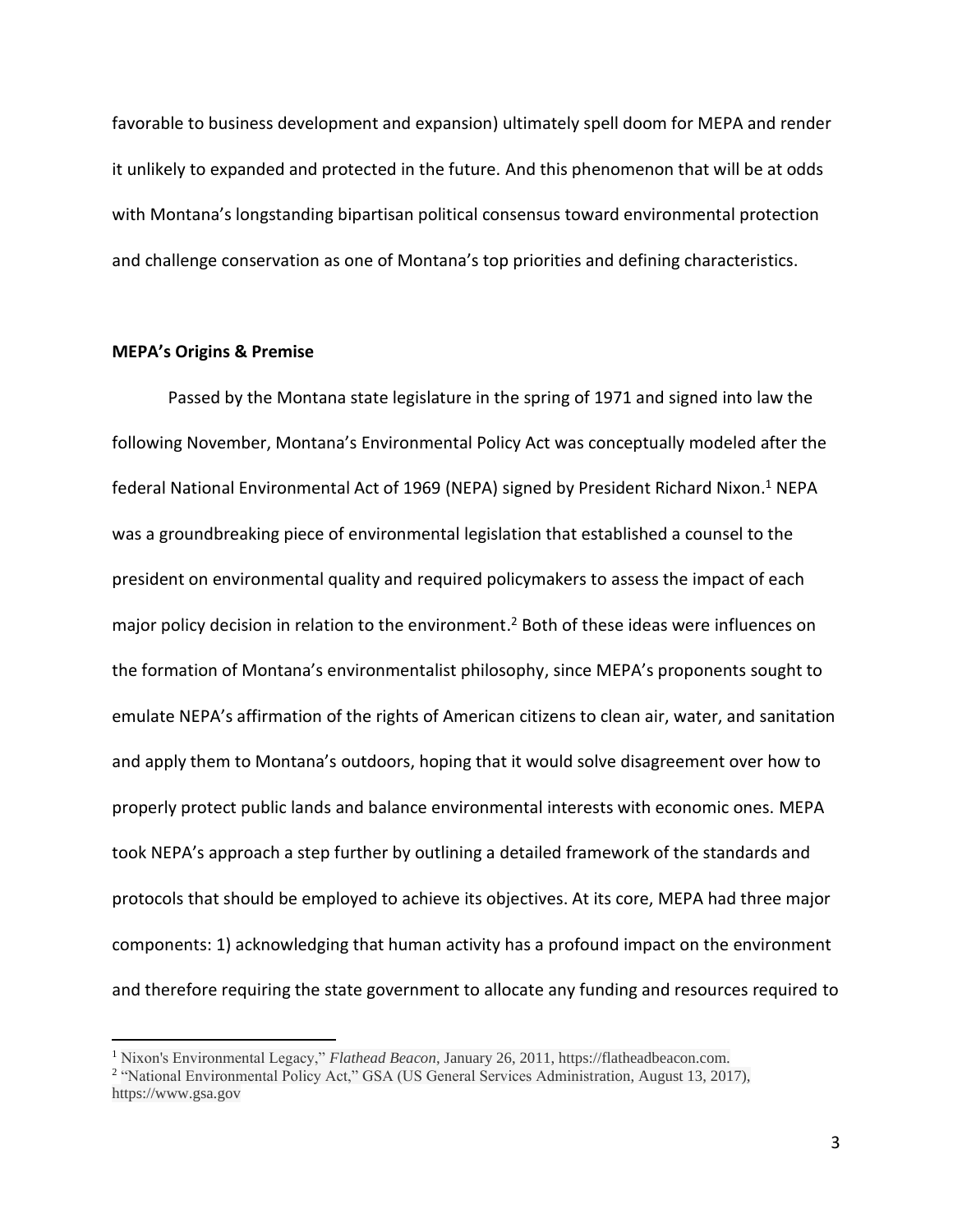support future environmental conservation initiatives, 2) codifying provision #1 into law and requiring the state government to assess future acts of legislation through the lens of their predicted impact on the environment, and 3) establishing the Environmental Quality Council, (EQC) the legislative committee which would direct and oversee the implantation of MEPA's guidelines and promoting other environmental initiatives throughout Montana.<sup>3</sup>

While not being legally binding, MEPA was revolutionary in signifying Montana's acknowledgement of the importance of environmental conservation and allowing its citizens to play a central role in making decisions pertaining the environment. It strove to utilize Montana's resources in a productive, safe manner that facilitated economic expansion but not at the cost of environmental conservation.<sup>4</sup> Embracing a utilitarian outlook on conservation, MEPA's proponents hoped to incorporate the protection and preservation of the environment into Montana's legal system. However, the fact that MEPA is not legally binding is what creates so much grey area over where to draw the line for its jurisdiction, and why there are still many elected officials and environmentalist throughout Montana who disagree if MEPA should be interpreted as substantive or procedural, or even if it's still relevant.<sup>5</sup> As every aspect of Montana life has changed significantly in the past 5 decades and will continue to change with shifts in population, political, and social trends, disagreements over how MEPA's vague original charter establishes its appropriate level of influence in legislative and judicial matters will

<sup>3</sup> Hope Stockwell, "A Guide to the Montana Envionmental Policy Act," *A Guide to the Montana Environmental Policy Act* (Helena , MT: Legislative Environmental Policy Office , 2013).

<sup>4</sup> John Mundinger, Todd Everts, and Hope Stockwell, *A Guide To the Montana Environmental Policy Act* (Helena, MT: Legislative Environmental Policy Office, Environmental Quality Council, 2013)

<sup>5</sup> ERIN P. BILLINGS Missoulian State Bureau, "Montana Environmental Policy Act: Broken or Effective," missoulian.com (*The Missoulian*, September 20, 1999), https://missoulian.com.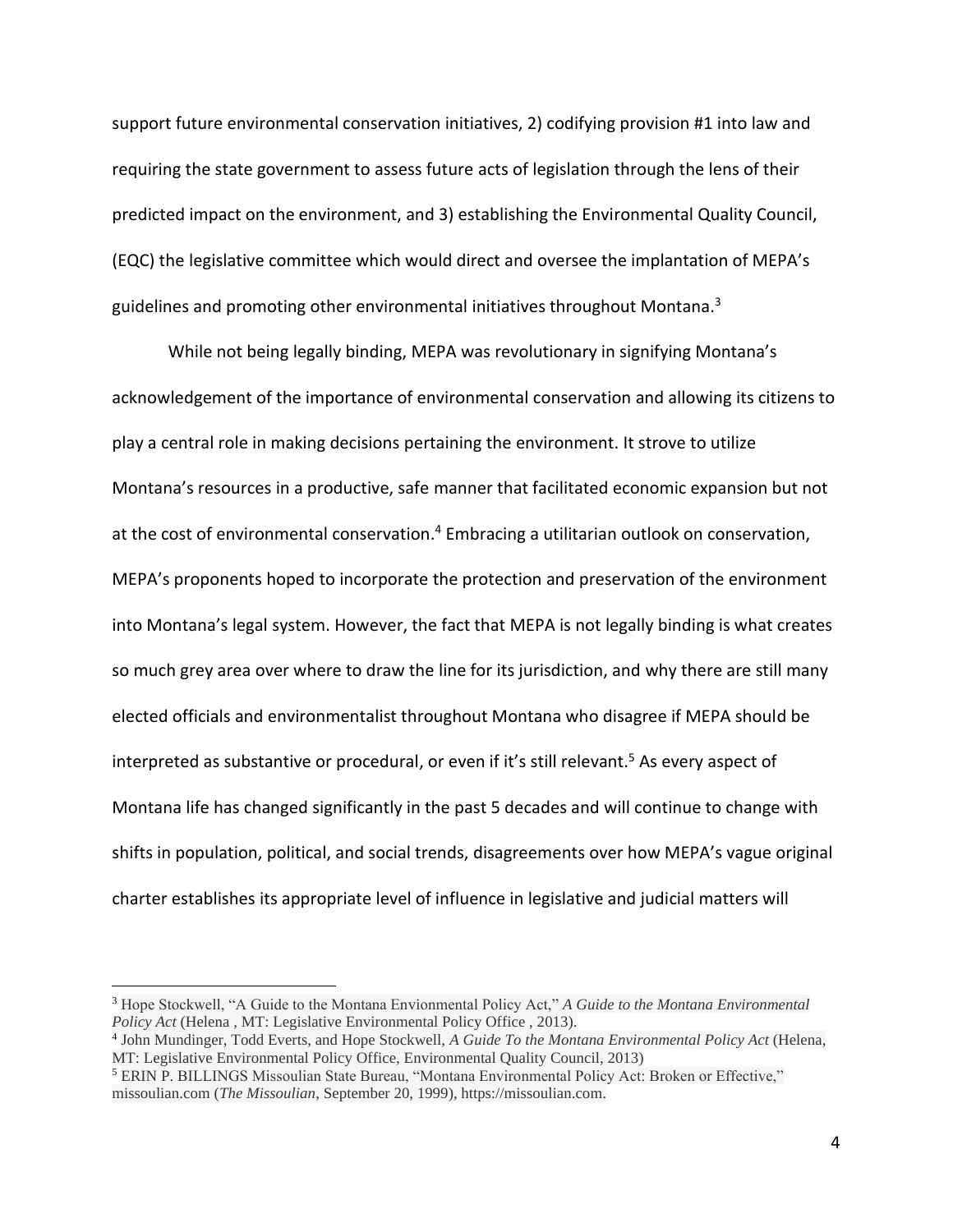continue to be a divisive issue in the state's political arena, as has been shown in the state legislature.

#### **Initial Controversies and Subsequent Legislative Modifications**

At the time of its passage, MEPA's guidelines were vague and have been open to interpretation by subsequent legislative sessions and various generations of conservationists, and there have been numerous attempts by the state legislature to amend MEPA to reflect the changing political climate and adapt to new standards as times change. As of 2022, 128 bills and amendments have been introduced in the state legislature to modify MEPA since 1972, which have encompassed a wide variety of proposals ranging from changing the standards of MEPA's review process to increasing the responsibilities of the EQC.<sup>6</sup> Despite its widespread support among legislators, environmental advocates, and Montana residents upon its enactment in 1971, finding agreement on the specifics of MEPA's guidelines and keeping them consistent with changing times have proved to be contentious, which is why it's future does not look promising.

In 1995, the legislature passed Senate Bill (SB) 231, which added a provision to MEPA that affirmed citizens' right to private property and implemented a new requirement of the state to protect the use of private property from undue government regulation.<sup>7</sup> SB 231 was a pivotal provision in MEPA's legislative history by shifting the focus away from primarily

<sup>6</sup> Hope Stockwell, "A Guide to the Montana Environmental Policy Act," *A Guide to the Montana Environmental Policy Act* (Helena, MT: Legislative Environmental Policy Office, 2013).

<sup>7</sup> John Mundinger, Todd Everts, and Hope Stockwell, *A Guide To the Montana Environmental Policy Act* (Helena, MT: Legislative Environmental Policy Office, Environmental Quality Council, 2013).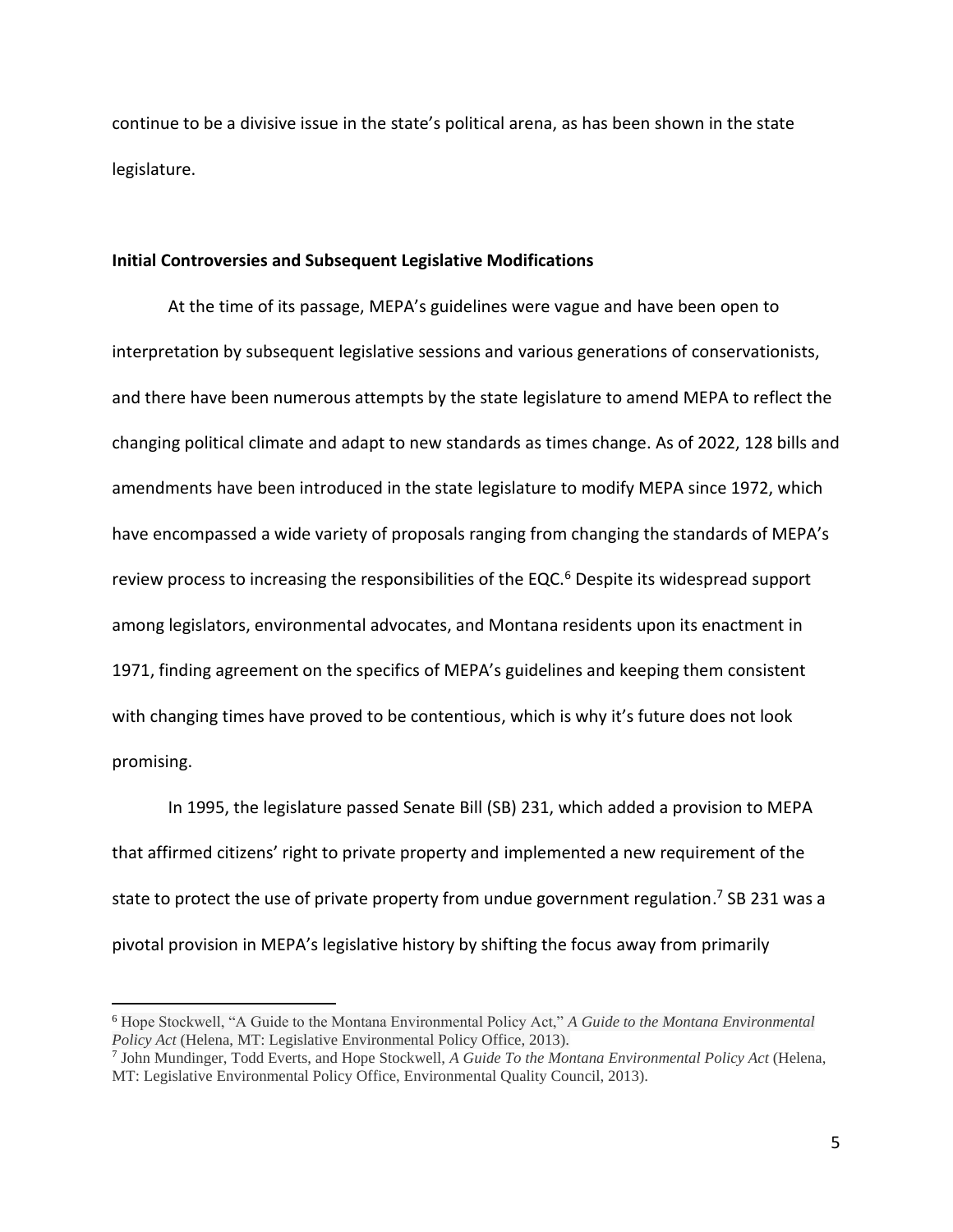protecting environmental interests to incorporating economic ones into the scene as well. The bill was an early signifier of the trend away from affirming an absolute right to environmental access to making compromises on environmental rights with the need for further economic development. In 2001, proposals were introduced in both the House and Senate to establish stricter time limits for environmental review, require that alternative programs assessed under MEPA must be achievable with current resources and technology, clarify MEPA as a procedural statute rather than a substantive one.<sup>8</sup> Passed in 2007, SB 448 required a thorough consumer fiscal impact analysis be conducted for each permit granted by the state government to construct or upgrade electrical facilities throughout Montana. The scope of environmental review was further limited by the passage of HB 529 in 2009, which ruled that impact assessments of energy development proposals must be confined to the affected areas. And in 2011, SB 233 infamously restricted MEPA's jurisdiction to specifically within Montana's borders, and only state-sponsored projects were subject to MEPA standards.<sup>9</sup> MEPA's boundaries of oversight toward environmental projects were now limited to initiatives sought through the public sector, whereas ones sought by the private sector were exempt. The takeaway from all the aforementioned legislative amendments to MEPA, both successful and unsuccessful, is that it's simply no longer adequate for Montana's environmental philosophy to stipulate that citizens have an absolute right to environmental access and that environmental interests will always take priority over economic ones. The current changes Montana is rapidly undergoing

<sup>8</sup> John Mundinger, Todd Everts, and Hope Stockwell, *A Guide To the Montana Environmental Policy Act* (Helena, MT: Legislative Environmental Policy Office, Environmental Quality Council, 2013)

<sup>9</sup> John Mundinger, Todd Everts, and Hope Stockwell, *A Guide To the Montana Environmental Policy Act* (Helena, MT: Legislative Environmental Policy Office, Environmental Quality Council, 2013)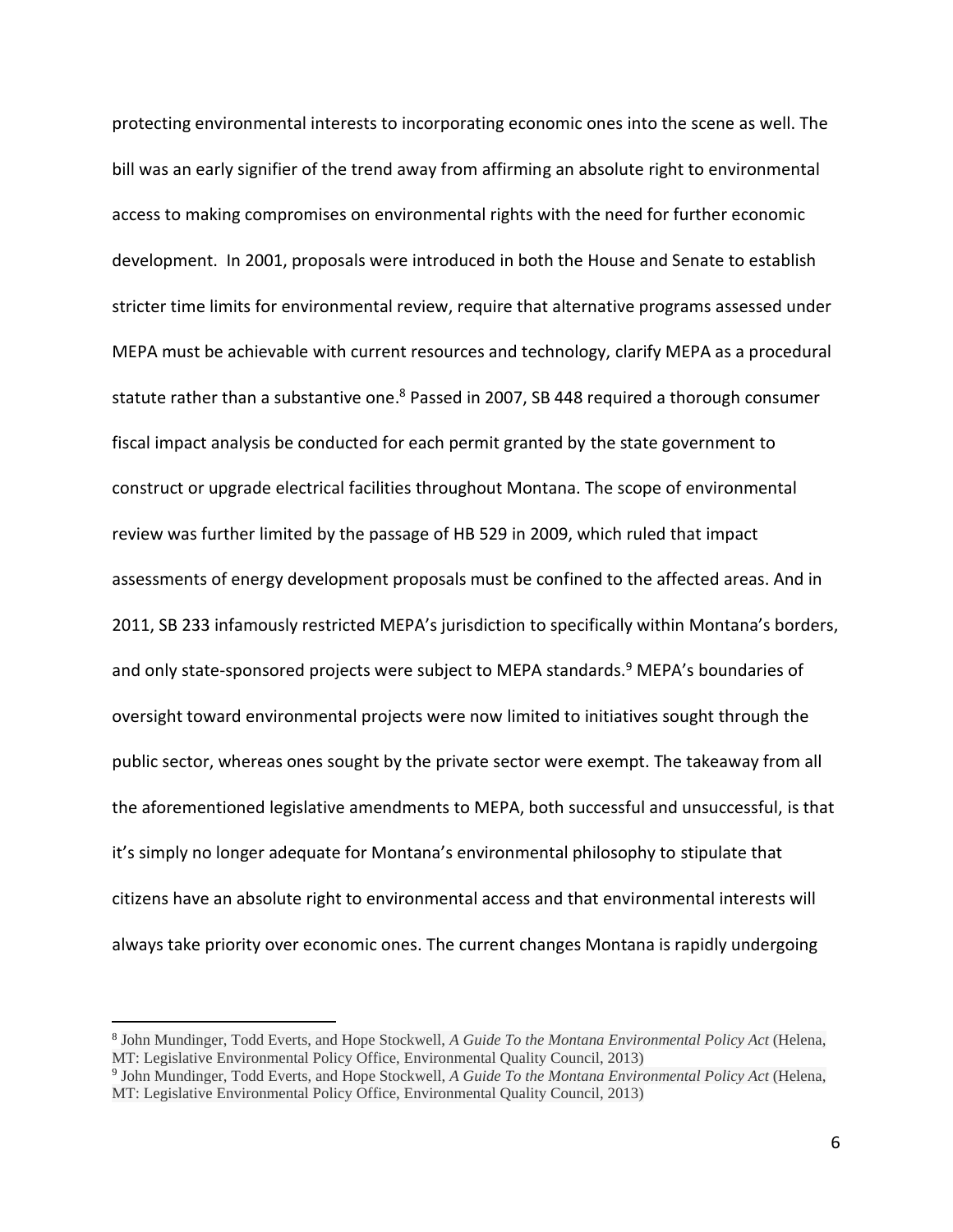necessitate imposing some more stringent requirements on environmental rights to balance out emerging and expanding economic priorities, but compromises on these two priorities that satisfy every party are becoming rarer and rarer. The passage of House Bill 273 in early 2021 removed any doubt that that times were changing, which struck down a voter approved law from 1978 that required Montana citizens to approve the development of nuclear energy facilities in the state.<sup>10</sup> As a consequence, Montana's citizens can no longer expect that the state legislature will be predisposed toward favoring their environmental rights in absolute terms because their elected representatives in Helena have fallen out of favor of updating and expanding MEPA.

#### **Court History**

In addition to the drastic (and often contradictory) changes implemented by the state legislature, MEPA has undergone changes when it has been brought up in court. A typical MEPA case consists of the plaintiff(s) suing either the state of Montana or an independent agency to either declare an agency's action invalid, (declaratory judgement) to stop the state or agency from doing something, (injunctive relief) or compelling the state or agency do something the plaintiff(s) want it to do.(mandamus) Courtroom tensions inevitably flare up when environmentalists invoke their constitutional right to land use because this can't guarantee that they will win cases. In order to rule on behalf of the plaintiff(s) the court must be able to determine that the defendants(s) either violated a state law/regulation, or neglected to make a

<sup>10</sup> Keila Szpaller, "People's Power League Takes on HB273," Daily Montanan, June 11, 2021, https://dailymontanan.com.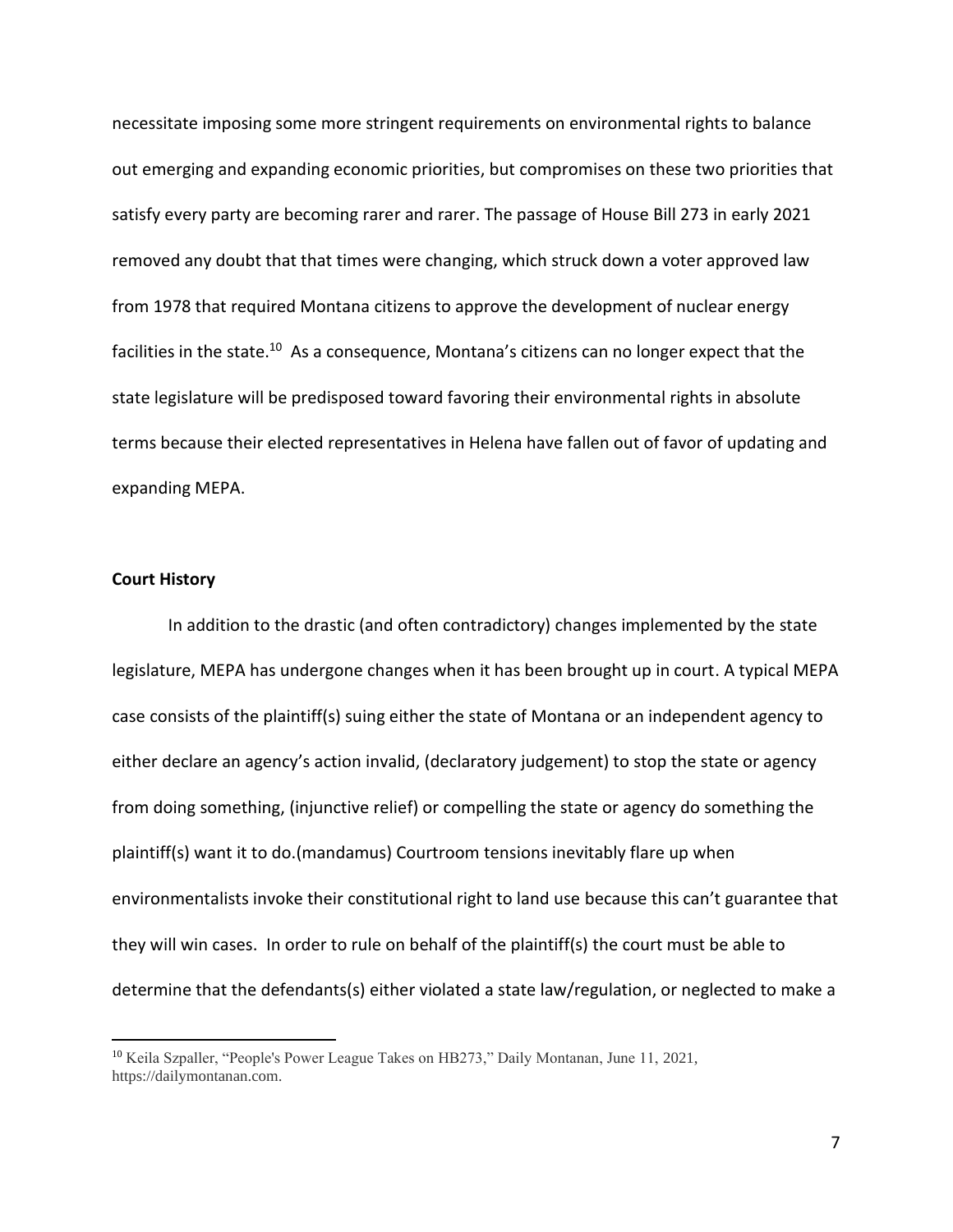proper assessment of their decision, as required by MEPA.<sup>11</sup> When MEPA was first implemented, courts throughout Montana were expected to rule in favor of environmental issues and the rights of Montana citizens to conduct adequate reviews and analyses. However, a noteworthy trend has gained traction since the 1980s, in which Montana courts have transitioned away from their inclination to blindly affirm environmental rights, instead adjudicating MEPA-related cases within the confines of a very specific scope that doesn't give environmental concerns as much weight. Montana's courts remain reluctant to curtail MEPA's oversight in areas where it has established jurisdiction, (hence following judicial precedent) but they impose rules of strict scrutiny on environmentalists in order to side with environmental interests over economic ones.<sup>12</sup> Court rulings on MEPA's jurisdiction are binding, (ironically, much more so than MEPA itself) meaning that district court decisions are binding in the districts where they are decided, and Montana Supreme Court rulings are binding statewide. Since courts are inclined to interpret MEPA as a procedural statute rather than a substantive one, they are even more reluctant to expand MEPA's oversight. Plaintiffs can be granted some leeway and provided with relief when the defendants are charged with acting outside of the best interest of the surrounding environment and community even if no laws or regulations have been broken. This means that courts can rule on behalf of the plaintiff(s) in environmental cases even if the defendant(s) didn't violate any laws, although strict scrutiny still applies and the courts no longer feel inclined to rule in their favor by default merely because a law from the

<sup>11</sup> Hope Stockwell, "A Guide to the Montana Environmental Policy Act," *A Guide to the Montana Environmental Policy Act* (Helena , MT: Legislative Environmental Policy Office , 2013)

<sup>12</sup> John Mundinger, Todd Everts, and Hope Stockwell, *A Guide To the Montana Environmental Policy Act* (Helena, MT: Legislative Environmental Policy Office, Environmental Quality Council, 2013)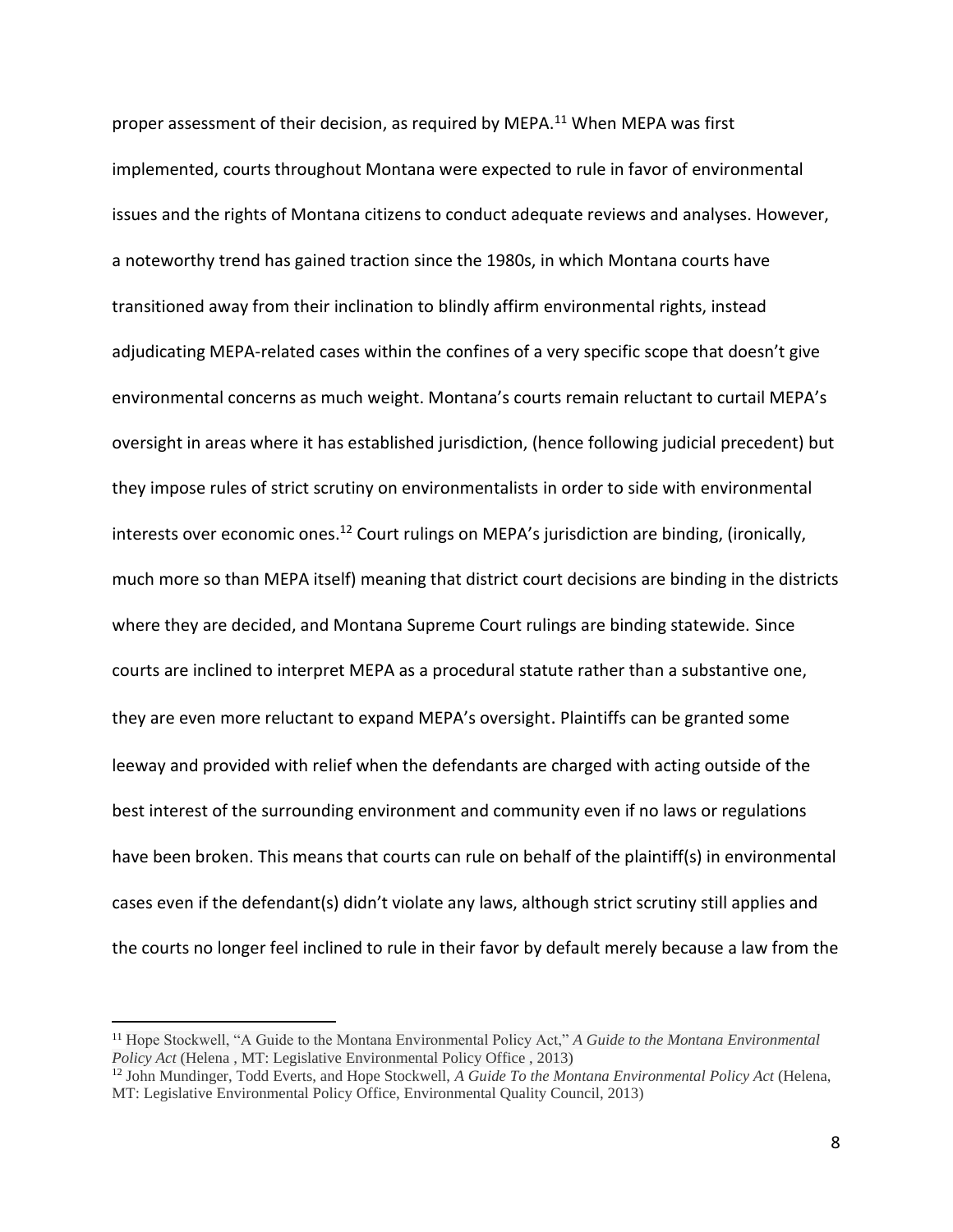1970s enshrines the right of the plaintiffs to environmental protection and access without more specific parameters.

The first major case pertaining to the confines MEPA's authority was *Montana Wilderness Association v. Board of Land Commissioners,* in 1975. The plaintiffs, the Montana Wilderness Association, (MWA) alleged that the Board of Land Commissioners and Department of State Lands had infringed on their right to access an unspecified portion of state land. The court ruling held that the only person who had access to the land was the individual who had been granted a specific lease to raise cattle on it, following a clause of the Montana State Constitution that states: "no such land or any estate interest therein shall ever be disposed of except in pursuance of general laws providing for such disposition, or until the full market value of the estate or interest disposed of has been paid of safely secured to the state."<sup>13</sup> Since no formal lease for the land in question had been granted to MWA, its members had no right to use it. Not only did the court rule that MWA's right to public land use hadn't been violated, its claim was wholly without merit and lacked legal standing. This ruling set an important precedent for future cases: It was not sufficient for plaintiffs to only vaguely invoke their environmental rights to be granted legal standing in court; from now on they would be required to provide documentation to prove that they been leased or specifically granted access to the land in question or some other documented, verifiable grievance. Therefore, in this case the court ruled against MEPA's initial provisions to argue that EQC's guidelines did not apply to state agencies that had contractually leased out land, even if their lease went against the

<sup>13</sup> *Montana Wilderness Association v. Board of Land Commissioners*, Justia US Law (Montana Supreme Court 1976).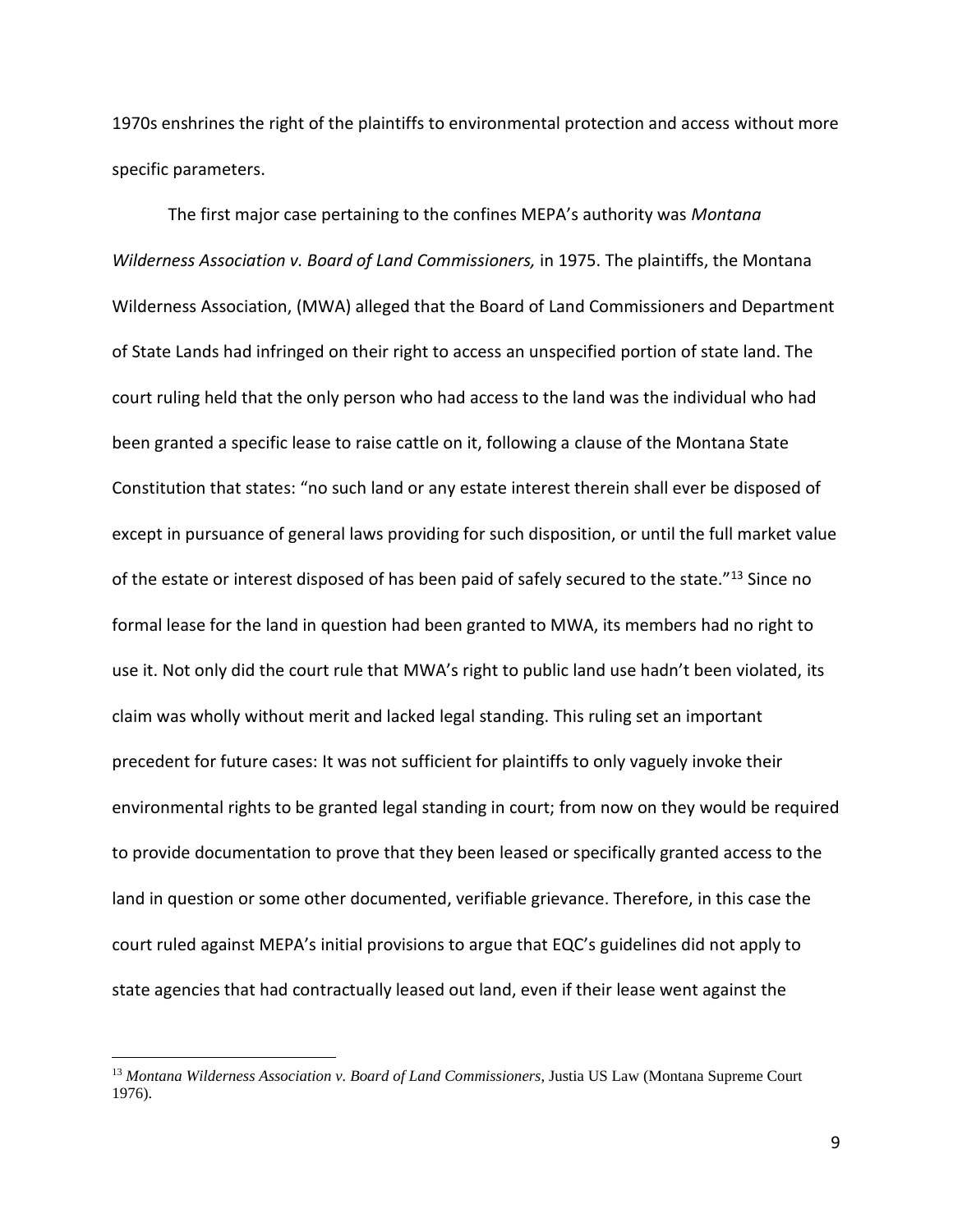wishes of environmental conservation organizations and even MEPA's original charter. This was an early sign of the gradual transition away from an absolutist interpretation of MEPA's codification of environmental rights to imposing more strict requirements for plaintiffs' environmental rights to be affirmed by courts, a precedent set only four years after MEPA was implemented.

In 1979, the verdict ruled by the Montana Supreme Court in *Kadillak v. The Anaconda Mining Company* was another important indication of what sort of rulings would follow in the ensuing decades with regard to environmental protection. Residents of Butte had complained against the activity of the Anaconda Mining Company expanding mining operations in closer proximity to their homes when the company wanted to create a new waste dumping site. Butte residents had hoped to prevent the company from securing a permit from the Department of State Lands to begin drilling, and argued that the Department of State Lands had violated MEPA by failing to conduct an adequate Environmental Impact Statement (EIS), but the District Court of Silver Bow County denied them relief. When the plaintiffs appealed and took the case to Montana's Supreme Court, it was held that even though the Anaconda Mining Company's permit request was incomplete, all the company needed to do was make the necessary modifications to its permit application that had been sent to the Department of State Lands, essentially guaranteeing the legal right to expand its mining operations even if those operations came into conflict with the property concerns of the plaintiffs.<sup>14</sup> Although Montana's Supreme Court imposed a stringent requirement on the Anaconda Company for needing an airtight

<sup>14</sup> *Kadillak v. The Anaconda Mining Company* (Montana Supreme Court October 16, 1979).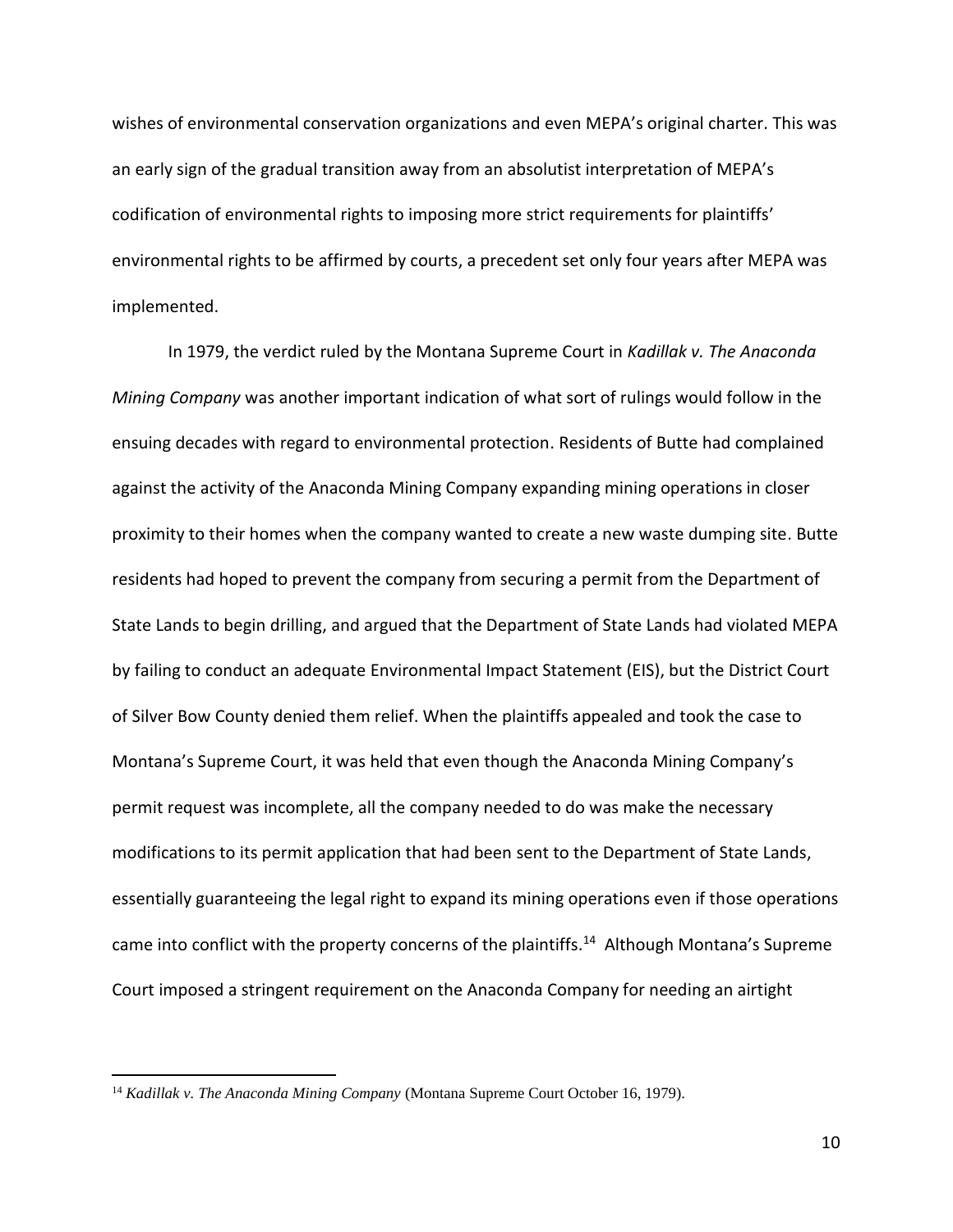permit to have a waste dump in that location, the ruling held that the company was allowed to do so once it modified its permit request to encompass all the area it intended include in its proposed waste dump. It was held that an EIS had been necessary to evaluate the potential outcomes of allowing the Anaconda Company to expand it waste dump site, but the rights of the Anaconda Mining Company were ultimately prioritized over the concerns of the citizens of Butte.

In 1980, in *Friends of the Earth v. Department of State Lands,* an environmental protection group called Friends of the Earth sued the Department of the State Lands for leasing off unclaimed land for uranium mining. The plaintiffs' grievances were 1) that Department of State Lands violated MEPA in granting permits for mining without fulfilling its legal obligation to prepare an EIS, 2) failing to keep the local residents in the area informed, 3) failure to prepare a site-specific EIS review of the impact mining would have on the ecosystem, 4) failure to utilize a disciplined and systematic approach toward assessing the long term impact of uranium development on the human environment, and 5) the blatant violation of the right to a clean, healthy environment guaranteed by Article II, Section 3 of the Montana Constitution.<sup>15</sup> However, the court dismissed their claims on the grounds that their grievances failed to establish controversy, and overruled the plaintiffs' seeking of preliminary injunction against the Department of State Lands for failure to establish immediate and irreparable harm, concluding that the Friends of the Earth had lacked standing. Once again, the court had ruled in favor of the Department of State Lands against the interests of an environmental conservation group,

<sup>&</sup>lt;sup>15</sup> *Friends of the Earth v. Department of State Lands* (First Judicial District of the State of Montana August 2, 1980).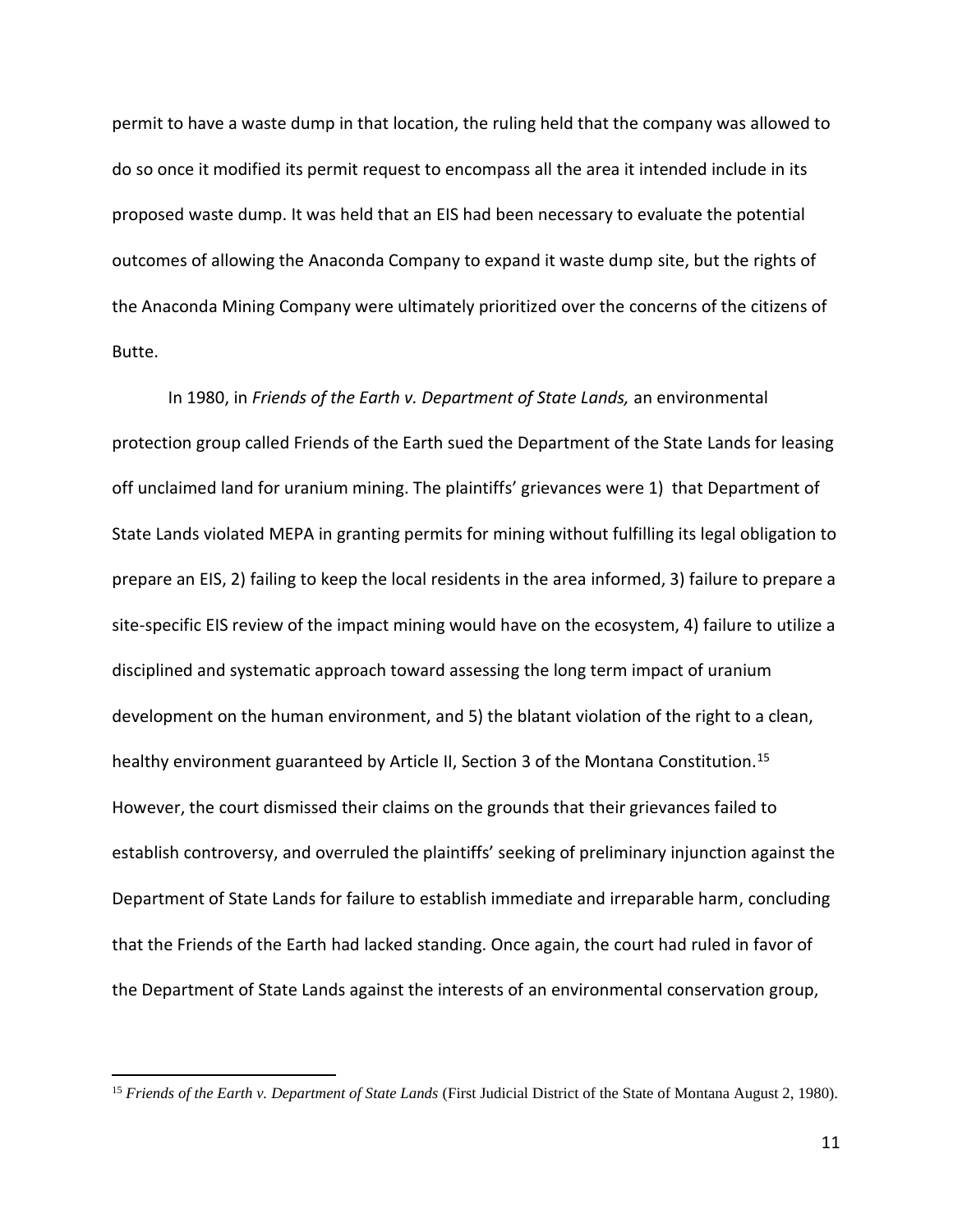continuing the trend of court interpretation of MEPA's jurisdiction that established a clear and apparent injury against the plaintiffs as a requirement to rule in their favor. If the plaintiffs seeking protection of their environmental rights were unable to meet that heavy burden, then Montana courts would continue to rule against them.

One exception to this trend was the ruling in *Cabinet Resource Group v. Dept. of State Lands* in 1980, in which the court of the First Federal District of Montana deemed MEPA to be substantive under Metal Mine Reclamation Act, ruling that "MEPA itself specifies that its policies and goals are supplementary to the existing authorization of state boards, commissions, and agencies."<sup>16</sup> The court had held that as was the case with NEPA, MEPA was intended to implement substantive changes in policymaking rather than be a broad framework of general suggestions. The rationale for this decision was that it made little sense for MEPA to acknowledge environmental problems but denied state agencies the authority to take coordinated action against them. Therefore, with this particular case, the court went further than many would be willing to go in future cases in affirming that Montanans' constitutional right to a clean, healthy environment guarantees the necessary authority of states agencies to take regulatory action. However, this verdict turned out to be the exception rather than the rule, for the trend of court cases consistently ruling in favor of developers and other economic interest groups continued and in the  $21^{st}$  century, and courts' procedural interpretation of MEPA continues to allow them to exercise discretion when to adequately enforce it.

<sup>16</sup> *Cabinet Resource Group v. Department of State Lands* (First Judicial District of Montana August 25, 1980).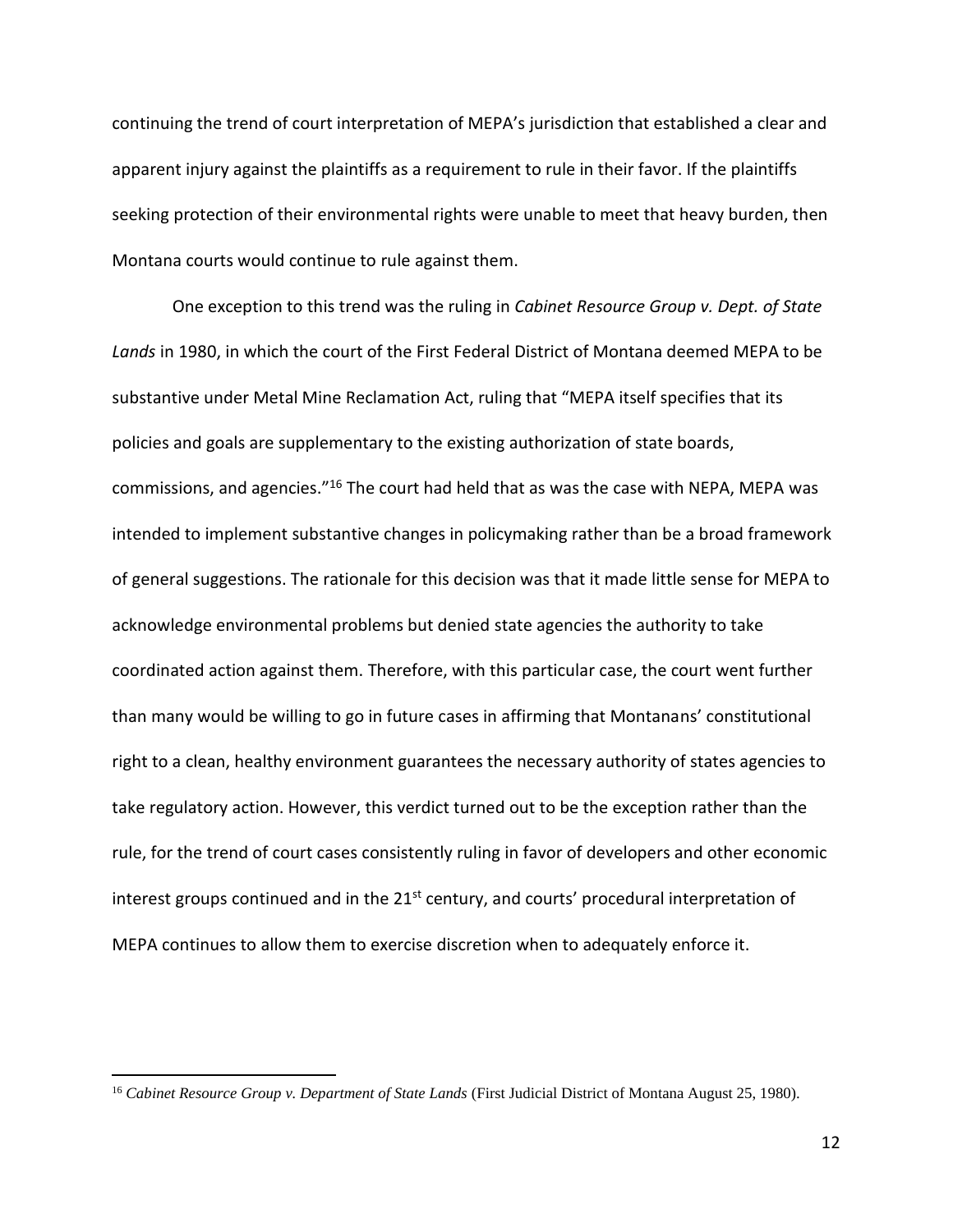As already shown, Montana courts' approach toward mediating disputes between environmentalists and businesses/developers requires the plaintiffs to articulate either a vested interest in the specific area at stake or a documented, verifiable grievance that can prove legitimate injury beyond a reasonable doubt. Unless plaintiffs can prove how the actions of the state or a business are impeding them, Montana's courts are disinclined to rule in their favor. This attitude toward MEPA's jurisdiction represents shift in priority of the courts from protecting environmental interests at any cost toward facilitating economic development, another priority that they have had to contend with as Montana's population has surged in the decades since MEPA's passage. As Montana's population will continue to grow in the near future (partially due to the allure of Montana's environment and public land access) courts will continue striving for a balance between economic interests and environmental ones, even if that requires limiting the scope of MEPA's influence by declining to rule in favor of the environmental rights of individuals and organizations. While it may be a tough pill to swallow for environmental enthusiasts and other Montanans who treasure their enshrined right to a clean, healthy environment, the reality is that Montana's rural, frontier identity that had previously sustained this attitude is threatened by the surging inward migration levels pouring into the state. This inevitability will ultimately force politicians and judges to make a major trade-off by acquiescing to further economic development, even if that requires prioritizing environmental initiatives (and many of MEPA's guidelines by extension) less. Therefore, with MEPA continuously being interpreted by Montana's courts as procedural rather than substantive, environmental reviews will still be conducted when deemed necessary, although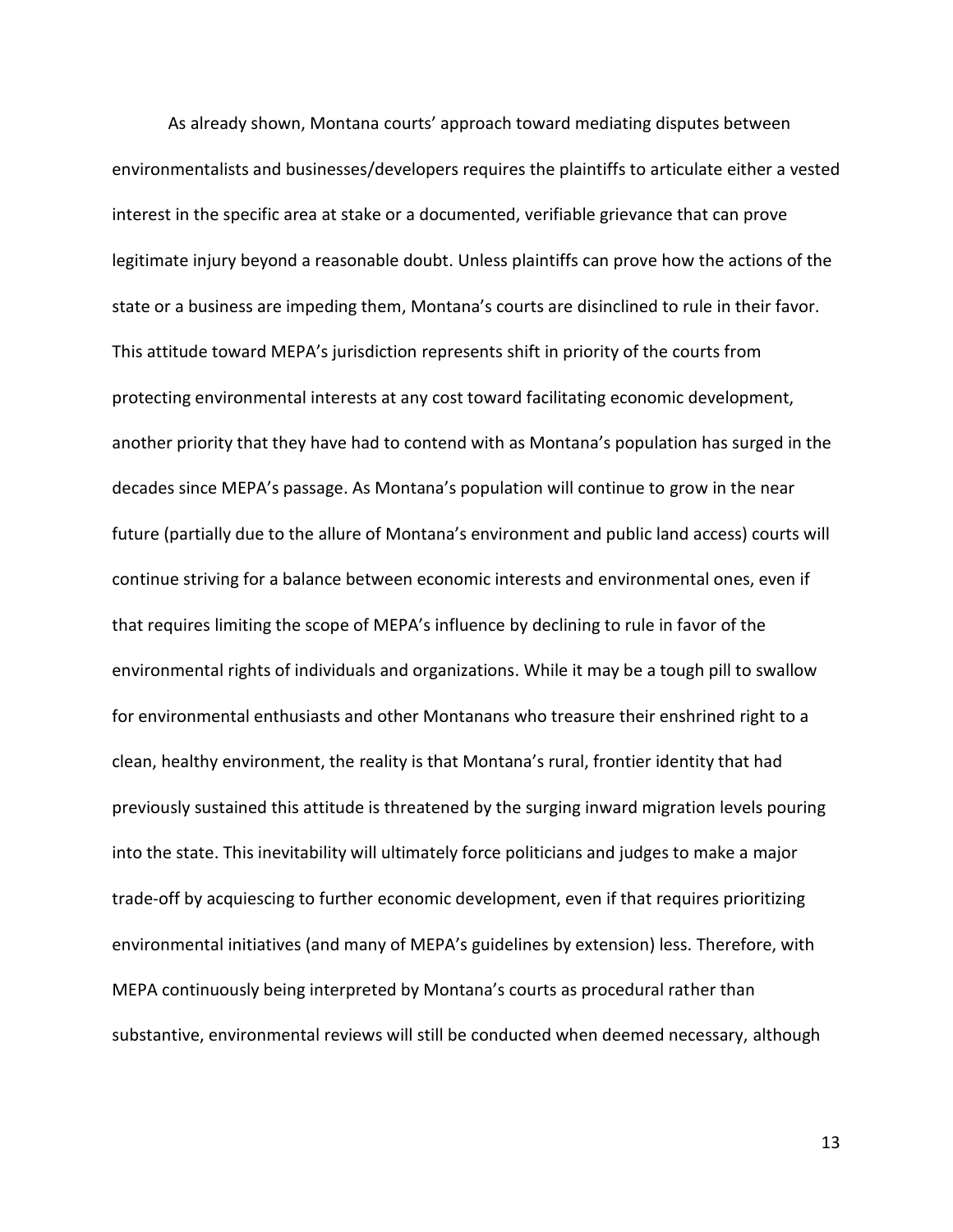that provides no guarantee that environmental concerns such as land protection will ultimately be given high priority or the will of Montana's citizens on such matters will carry any weight.

#### **Political History in Montana**

The monumental change in Montana's political demographics inevitably shifts much of the political consensus away from favoring MEPA in absolute terms toward placing less priority on updating or preserving it. State politicians no longer feel inclined to allow MEPA to continue playing an influential role in devising Montana's environmental policy as it was intended to do. When MEPA was first passed in 1971 it had been authored by George Darrow, a prominent statewide Republican politician who believed in protecting the environment and passed with enormous bipartisan support.<sup>17</sup> Part of the rationale behind MEPA's passage was that both Democrats and Republicans in the state legislature understood how much the scenic beauty of Montana's mountains, rivers, lakes, and everything in between made Montana such a great state. Therefore, there was a bipartisan consensus that necessary action needed to be taken not only to preserve state lands for the recreational enjoyment of future generations. economy as well as maintaining a beautiful environment as a source of pride for Montanans.

Unlike its deep red neighbors Idaho, Wyoming, and both Dakotas, Montana had long prided itself in its independent political streak, giving Democrats as much of a competitive edge as Republicans in senate and gubernatorial elections and cementing Montana as a splotch of

<sup>&</sup>lt;sup>17</sup> Lynette Hintze, "George Darrow, Bigfork Leader, Passes Away," Bigfork Eagle (Daily Interlake, March 11, 2015), https://bigforkeagle.com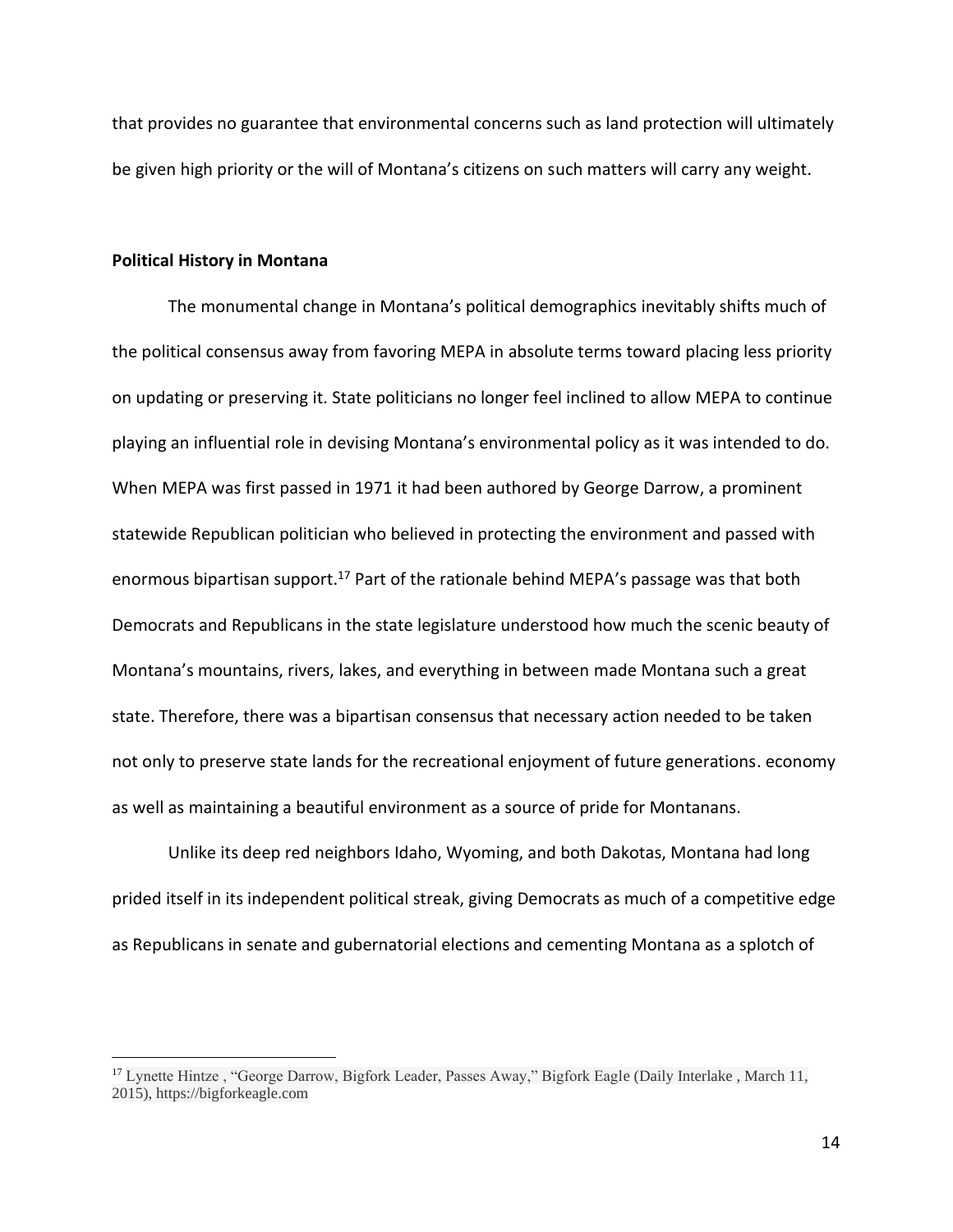bluish-purple in a sea of deep red on the electoral map of the western United States.<sup>18</sup> This was still the case when MEPA and the constitutional right to a clean environment were enacted in 1971 and 1972 respectively, when Montana Democrats who championed environmental causes could find allies in Republicans who also valued those priorities. This thinking was what had made MEPA possible in the first place, since it required both the efforts and contributions from Democrats and Republicans to craft an expansive, comprehensive environmental agenda that catered to the needs and desires of the majority of Montanans.

# **Montana's Current Political Landscape**

However, the political landscape in Montana has shifted enormously in the past 50 years, as Montana's purple shading on the electoral map has faded away to be replaced by a shade of red that is becoming darker and darker after each subsequent election cycle. <sup>19</sup> Liberal Democrats who had performed strongly in Montana and championed environmental causes along with like-minded Republicans have now lost the competitive edge they once had. In the current age, Montana's state legislature has become dominated by a new brand of Republicans who have shed their forefathers' environmentalist stances and embraced a business-friendly philosophy that prioritizes economic development in Montana, often at the expense of expanded environmental protection and creating more public lands.<sup>20</sup> This thinking goes

<sup>&</sup>lt;sup>18</sup> Gwen Florio, "It's Just a Slaughter': Montana Goes From Purple to Deep Red," The Nation, November 5, 2020, https://www.thenation.com.

<sup>&</sup>lt;sup>19</sup> Brown, Matthew, and Amy Beth Hanson. "Republican Rout Caps Decade-Long Montana Political Shift." *Great Falls Tribune*, Great Falls Tribune, 4 Nov. 2020, www.greatfallstribune.com.

<sup>&</sup>lt;sup>20</sup> Ron Selden, "Republicans Undermine a Bedrock Environmental Law," High Country News – Know the West, March 26, 2001, https://www.hcn.org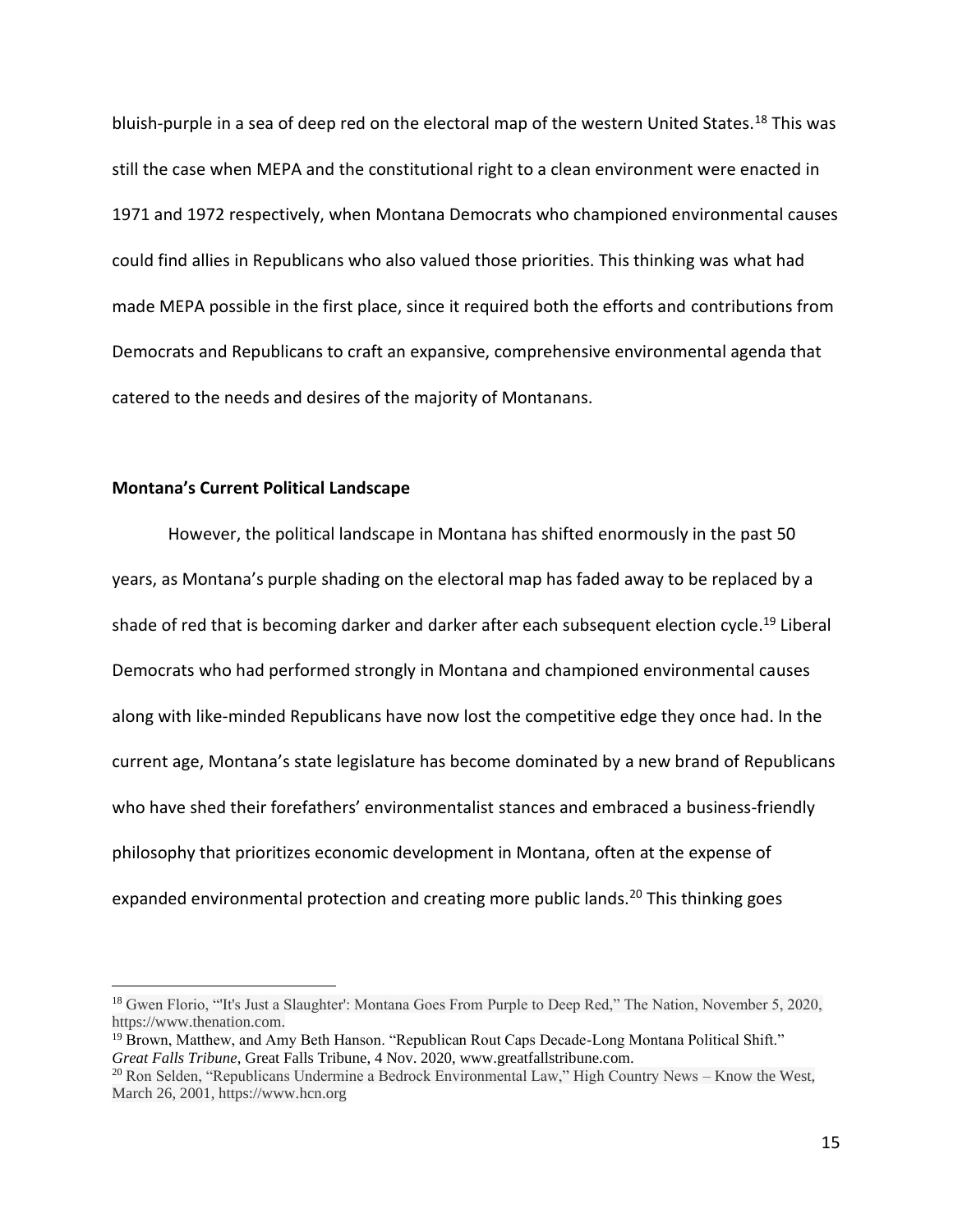against the intentions of MEPA's earliest proponents who had hoped to permanently incorporate public land and environmental protection into Montana's governing philosophy, regardless of which party controlled the governorship and/or the legislature. Thus, the fact the Montana's elected leaders can no longer sustain absolute affirmation of environmental rights and feel the greater pressure to balance them out with economic priorities represents a harsh truth about a gradual but dramatic shift in Montana politics: It will not be a sparsely populated state forever. With the demand for more land to build more housing and expand development for other natural resources, tradeoffs will have to be made that require less land protection and more land development to feed a steadily growing population that will forever alter Montana's identity as a rural, land-abundant state. And the current generation of Montana's Republicans seems happy to continue making this tradeoff as long as it remains politically advantageous for them to do so.

2020 was a pivotal election year in Montana politics, marking the first time in history that the majority of Montanans had voted for a Republican congressman, senator, governor, and president all on the same ballot.<sup>21</sup> (3 of those 4 elections were won by Republicans, and they were all the statewide ones.) It also was the first year in which a Republican had been elected governor since 2004, ending the 16 year-long reign of Democratic governors charting the direction of Montana's political winds. <sup>22</sup> Although Republicans had been steadfastly gaining steam in Montana as Democrats encountered more difficulty in competing in rural areas, the

<sup>21</sup> "Republicans Sweep Key Races in Montana," Flathead Beacon, November 4, 2020, https://flatheadbeacon.com/aces-montana.

<sup>&</sup>lt;sup>22</sup> Shaylee Ragar, "The GOP Will Control Montana's State Government for the 1st Time in 16 Years," NPR (NPR, November 14, 2020), https://www.npr.org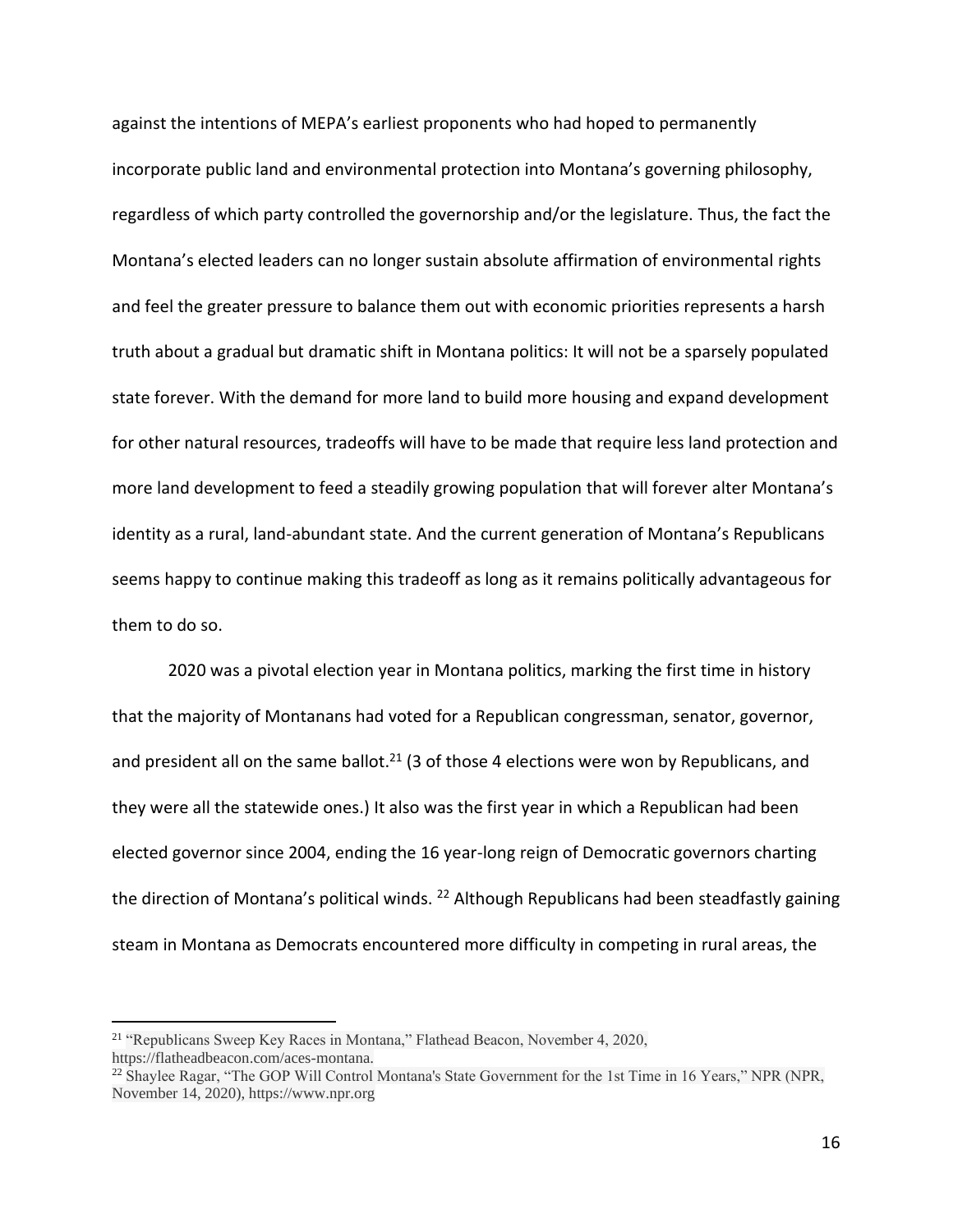results of 2020's statewide elections in Montana were interpreted as a big realignment in Montana politics that represented major priority changes in Helena.

A vital component of the shift in Montana politics that culminated in the Republican state victories of 2020 was the change in the state government's approach toward environmental policy, deemphasizing the need to preserve the environment in favor of loosening business regulation and making Montana more hospitable to emerging businesses and industries.<sup>23</sup> Spearheaded by Governor Greg Gianforte, (a former tech entrepreneur who successfully argued that the changes in Montana's political climate warranted a governor with business experience,) the current gubernatorial administration has fundamentally changed the direction of Montana by altering the balance between environmental and economic priorities that MEPA had tried to sustain. It wasn't very long into Gianforte's tenure as governor when it became apparent that unlike previous Democratic governors and even some Republican ones, Gianforte wasn't nearly as reliable on upholding MEPA's guidelines. His election to the governorship symbolized how much Montana has become more open to compromising its historically ardent pro-environmental and public-lands stance in favor of further development in energy and other economic sectors.

A major component of Gianforte's legislative agenda is his Montana Comeback Plan, a package of all his policy proposals relating to the wide variety of issues facing Montana as it recovers from the COVID-19 pandemic. The Comeback Plan has faced criticism for neglecting to mention climate change and placing little importance on public land access, instead prioritizing

<sup>&</sup>lt;sup>23</sup> Michael Janofsky, "Republicans Take on Environmental Regs in Big Sky Country / Montana Reviewing Its 30-Year-Old Permit Process," SFGATE (San Francisco Chronicle, January 28, 2001), https://www.sfgate.com.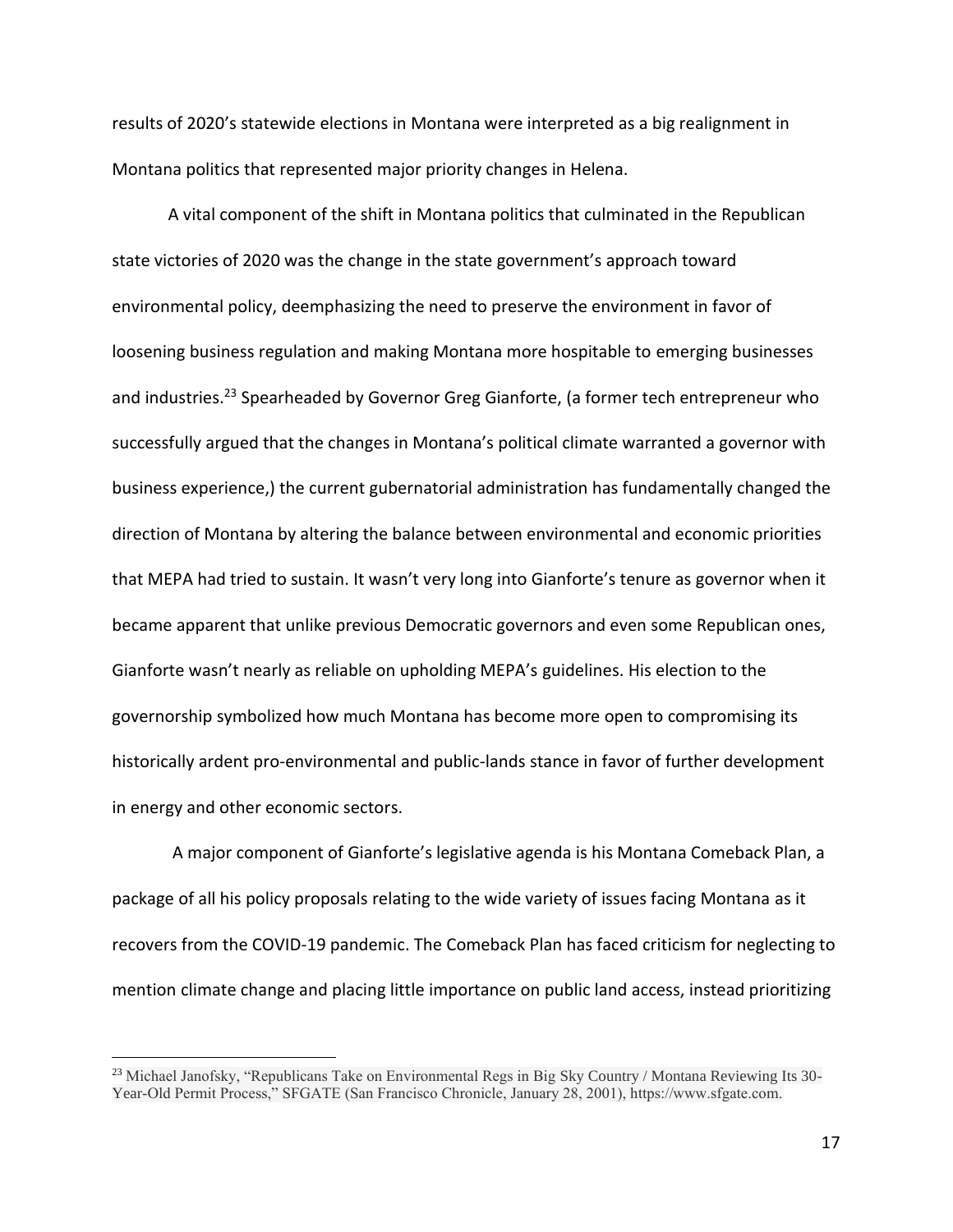the development and commoditization of Montana's natural resources such coal, oil, natural gas, timber, and minerals.<sup>24</sup> It has also been criticized for vaguely citing the free market as the best tool for advancing Montana's environmental interests without any recognition of the need to update the state's framework for protecting public lands and other ecological concerns. Gianforte and his allies have argued that the key toward unleashing Montana's business potential is to roll back excessive and cumbersome regulations that limit energy companies' development and expansion, understandably prioritizing keeping Montana's economy alive by sustaining jobs. In turn, Gianforte and his allies believe that they can kill two birds with one stone by integrating economic priorities with environmental ones, although when the two come into conflict, no one doubts that the environmental ones will take a back seat. Gianforte's critics argue that he bears not only the authority but the moral obligation to steer the state away from over dependence on fossil fuels and the environmental destruction that accompanies unrestrained energy development, although his election to the governorship in 2020 signified that Montana's political winds were already heading in a direction that placed greater priority on economic development than environmental protection.

One of Gianforte's first acts as governor in February 2021 was to join 16 other state governors in writing a letter to President Joe Biden urging him to reverse Executive Order 14008, which banned oil and natura; gas development on federally protected land.<sup>25</sup> In signing onto the letter, Gianforte signified his opposition to drilling bans, which environmentalists in Montana argue is necessary to preserve public land for recreational enjoyment and mitigate

<sup>&</sup>lt;sup>24</sup> Amanda Eggert, "Does Greg Gianforte Have a Plan for Climate Change?," MTFP (Montana Free Press, August 18, 2021), https://montanafreepress.org

<sup>&</sup>lt;sup>25</sup> "Gianforte, Governors Urge President to Reverse Ban on New Drilling on Federal Lands," Montana.GOV: Official State Website (State of Montana Newsroom, February 22, 2021), https://news.mt.gov.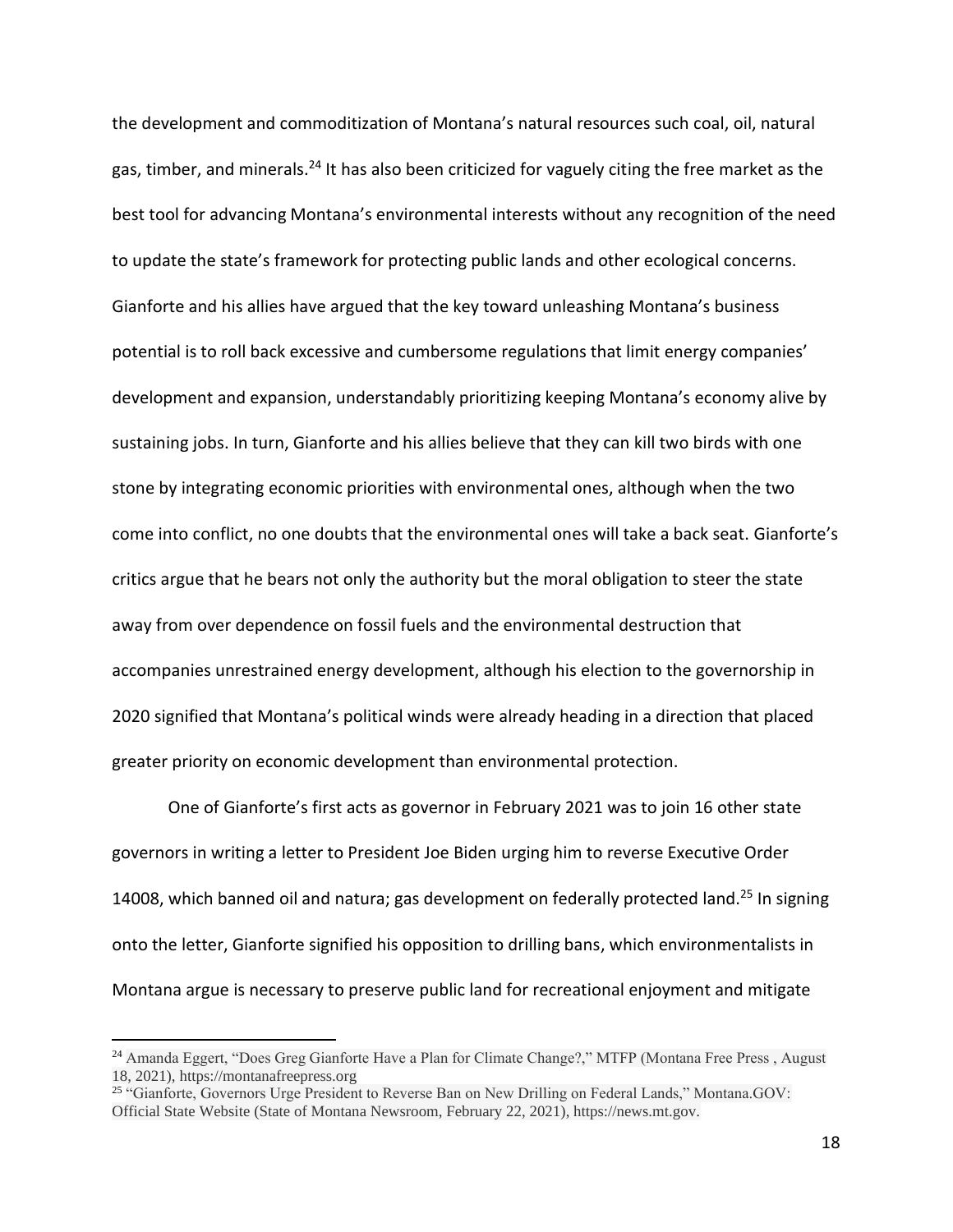potential damage to the surrounding environment. In July, he withdrew Montana from the US climate alliance, a pact Montana had previously entered in 2019 under Democratic Governor Steve Bullock to join other western states including Colorado, Washington, and Oregon to achieve the goals of the 2015 Paris Agreement and achieve net-zero carbon emissions by 2050.<sup>26</sup> Thus, Gianforte's governing approach toward steadfastly advancing economic interests signifies that like the rest of Republicans in Montana's state legislature, the governor believes his priorities lie in setting Montana's economy on a path toward efficient modernization and expansion in the coming decades, and that environmental interests like MEPA or concerns of environmentalist organizations can take a backseat without negative repercussions, at least for now.

# **Economic Development vs. Environmental Rights**

Despite Gianforte's continued insistence on the need to devise adequate, long-term solutions to climate change, he has faced routine criticism from Montana Department of Environmental Quality (one of most important organizations for upholding MEPA's guidelines) for not presenting a compelling plan to tackle it. Additionally, another top priority Gianforte has undertaken as governor has been to tackle the housing crisis felt in many corners of the state as it has had to grapple with a surging population, $^{27}$  especially in the wake of the 2020 census report. As aforementioned, this priority comes into conflict with environmental preservation initiatives and other efforts to take preventative measures against pollution and overuse of

<sup>26</sup> Sam Brooks, "Gianforte Pulls out of U.S. Climate Alliance," Explore Big Sky, July 14, 2021, https://www.explorebigsky.com

<sup>27</sup> The Center Square. "Gianforte Signs Affordable Housing Measure." *The Center Square*, 13 Apr. 2021, www.thecentersquare.com.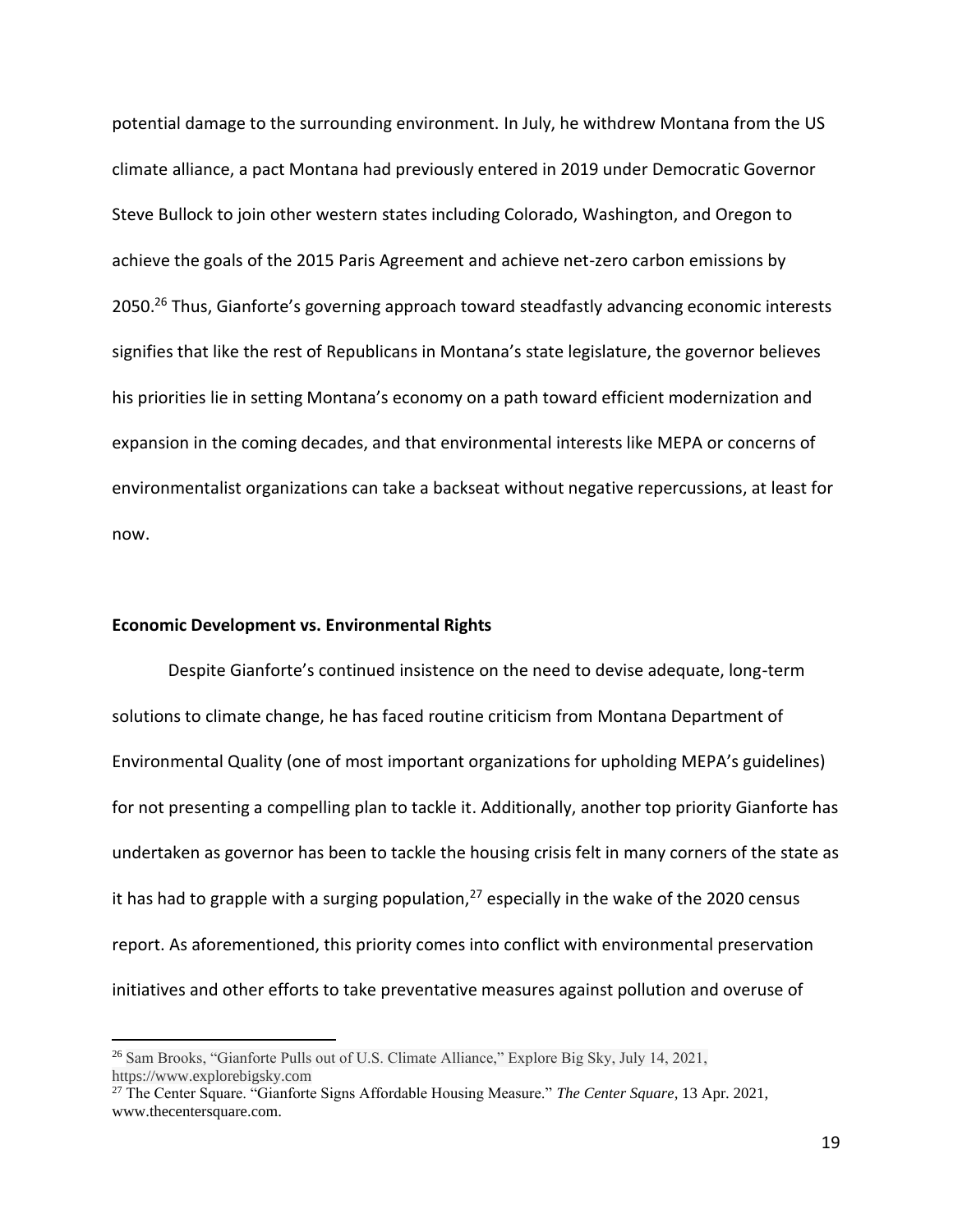lands, and the downside of Gianforte's outlook on this growing dilemma is that his own business expertise renders him biased toward economic interests at the expense of environmental ones. This means that his most important decisions are always made with Montana's job market and economy in mind, and pressing environmental matters will take a back seat as long as there is more money to be made for the state through expansion of energy industries or more housing construction, even if those come at the cost of development of land that conservationists would prefer to be protected and made available only for recreational use.

As a result of all the aforementioned legislative changes that go against MEPA's guidelines, environmental protection environmental interests under Governor Gianforte's tenure have been placed on the back burner. This change in priorities reflects a culmination of the Montana Republican party's shift in recent decades from being progressive and bipartisan on environmental issues toward embracing a corporatist attitude in favor of curtailing proenvironmental legislation and slowing the expansion of public lands, against initiatives that were supported by both political parties in Montana in the 1970s and that MEPA sought to protect. Environmental activists and conservation organizations fear that ardent protection of public lands and other environmental initiatives will cease to be a priority for future legislative sessions, where the bipartisan consensus on environmental conservation proposals that has pervaded for so long in Montana's state history will wither away as a result of Montana's lurch further right politically and embrace of pro-business development policies. Consequentially, the future of MEPA falls into question as well, considering that the changing political winds in Montana reflect that the majority of elected officials in Montana are valuing MEPA less than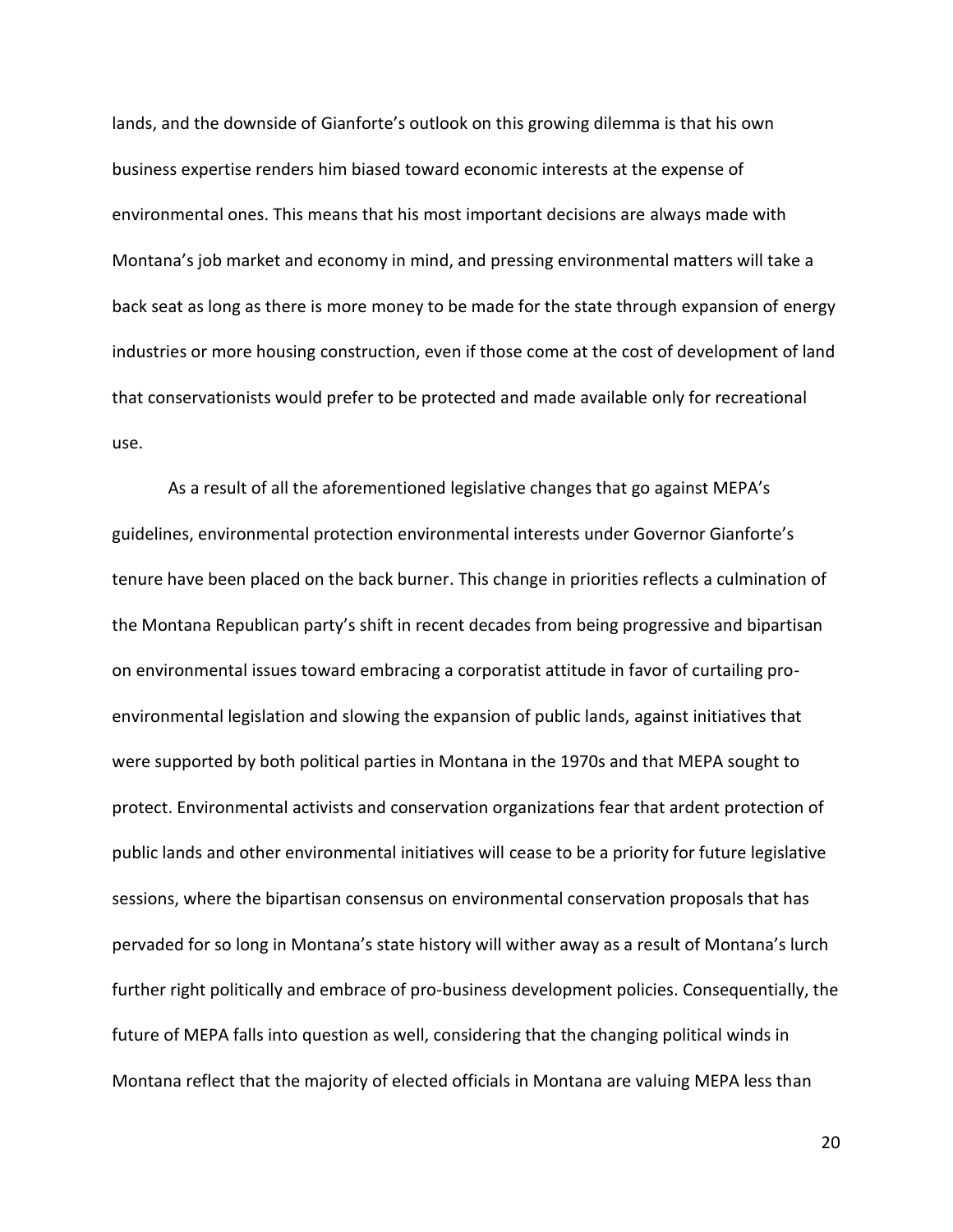prior generations, which makes finding a balancing point between environmental and economic priorities the hardest it has been since MEPA's passage.

### **Conclusion**

In conclusion, the purpose of the Montana Environmental Policy Act was to reach a consensus on the protection and preservation of public lands and the rest of Montana's scenic environment for the recreational enjoyment of future generations. Considering the great degree to which Montanans value the scenic beauty intrinsic to their state, MEPA's affirmation was revolutionary in declaring access to a clean healthy environment as a natural right. However, in contemporary Montana's political landscape, not only have Montana's judges and legislators have had a difficult time keeping MEPA's standards and guidelines up to date, but they are becoming less inclined to do so. Courts apply a procedural interpretation to MEPA rather than a substantive one, which makes it easier to override MEPA's guidelines to compromise environmental concerns and make concessions to the need for economic development in Montana. The deemphasis of MEPA and the continued reluctance of legislators and judges to continue enforcing it symbolizes how much a growing population and a rightward shift in politics have changed Montana's priorities in focusing on economic expansion rather than environmental protection. Regardless of the large role the scenic environment plays in crafting Montana's state identity, the shifting trends in the state that involve a rising population and rightward lurch in state politics no longer sustain the bipartisan environment that facilitated MEPA in the first place. Therefore, even though MEPA will remain on the books and invoked by environmentalist organizations, its influence in state politics will continue to wither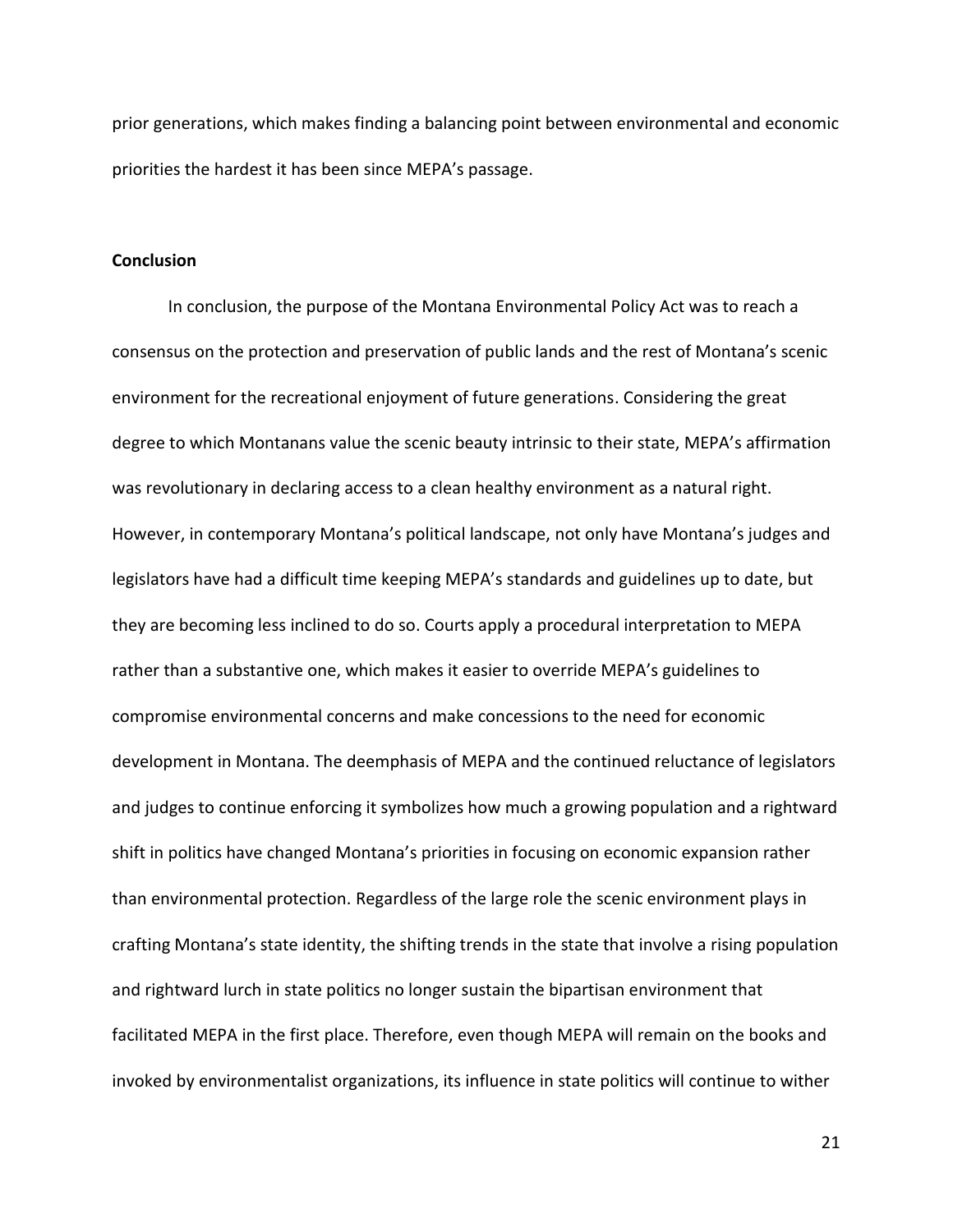away as Montana shifts its priorities in favor of economic interests over environmental ones in the 21<sup>st</sup> century.